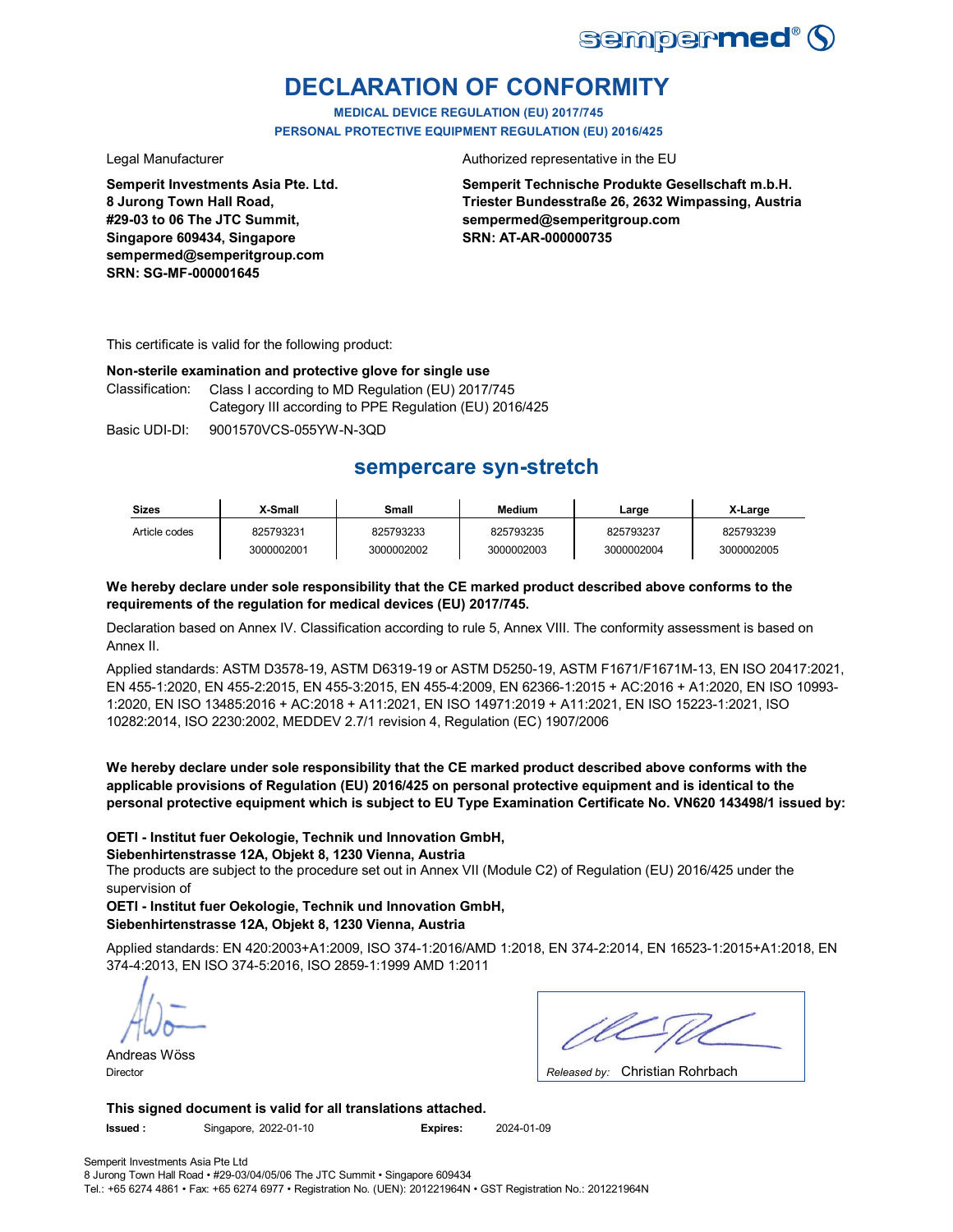

# **KONFORMITÄTSERKLÄRUNG**

MEDIZINPRODUKTEVERORDNUNG (EU) 2017/745 VERORDNUNG (EU) 2016/425 FÜR PERSÖNLICHE SCHUTZAUSRÜSTUNG

**Semperit Investments Asia Pte. Ltd. 8 Jurong Town Hall Road, #29-03 to 06 The JTC Summit, Singapore 609434, Singapore sempermed@semperitgroup.com SRN: SG-MF-000001645**

### Hersteller EU-Bevollmächtigter

**Semperit Technische Produkte Gesellschaft m.b.H. Triester Bundesstraße 26, 2632 Wimpassing, Austria sempermed@semperitgroup.com SRN: AT-AR-000000735**

Dieses Zertifikat ist gültig für die folgenden Produkte:

**Nicht-steriler Untersuchungs- und Schutzhandschuh für den Einmalgebrauch**

Klassifizierung: Klasse I gemäß Medizinprodukteverordnung (EU) 2017/745 Kategorie III gemäß PSA Verordnung (EU) 2016/425

Basic UDI-DI: 9001570VCS-055YW-N-3QD

# **sempercare syn-stretch**

| Größen         | X-Small    | <b>Small</b> | Medium     | Large      | X-Large    |
|----------------|------------|--------------|------------|------------|------------|
| Artikelnummern | 825793231  | 825793233    | 825793235  | 825793237  | 825793239  |
|                | 3000002001 | 3000002002   | 3000002003 | 3000002004 | 3000002005 |

### **Wir bestätigen hiermit unter alleiniger Verantwortung, dass die CE gekennzeichneten Produkte mit den Anforderungen der Medizinprodukteverordnung (EU) 2017/745 übereinstimmen.**

Erklärung basierend auf Anhang IV. Klassifizierung gemäß Regel 5, Anhang VIII. Konformitätsbewertung gemäß Anhang II.

Angewandte Normen: ASTM D3578-19, ASTM D6319-19 or ASTM D5250-19, ASTM F1671/F1671M-13, EN ISO 20417:2021, EN 455-1:2020, EN 455-2:2015, EN 455-3:2015, EN 455-4:2009, EN 62366-1:2015 + AC:2016 + A1:2020, EN ISO 10993-1:2020, EN ISO 13485:2016 + AC:2018 + A11:2021, EN ISO 14971:2019 + A11:2021, EN ISO 15223- 1:2021, ISO 10282:2014, ISO 2230:2002, MEDDEV 2.7/1 revision 4, Regulation (EC) 1907/2006

**Wir bestätigen hiermit unter alleiniger Verantwortung, dass die oben genannten CE gekennzeichneten Produkte mit den maßgeblichen Bestimmungen der Verordnung (EU) 2016/425 für Persönliche Schutzausrüstung übereinstimmen und Gegenstand sind der EU-Baumusterprüfbescheinigung Nr. VN620 143498/1 ausgestellt durch:**

### **OETI - Institut fuer Oekologie, Technik und Innovation GmbH, Siebenhirtenstrasse 12A, Objekt 8, 1230 Vienna, Austria**

Die Produkte sind Gegenstand der Verfahren gemäß Annex VII (Module C2) der Verordnung unter Aufsicht von **OETI - Institut fuer Oekologie, Technik und Innovation GmbH, Siebenhirtenstrasse 12A, Objekt 8, 1230 Vienna, Austria**

Angewandte Normen: EN 420:2003+A1:2009, ISO 374-1:2016/AMD 1:2018, EN 374-2:2014, EN 16523-1:2015+A1:2018, EN 374-4:2013, EN ISO 374-5:2016, ISO 2859-1:1999 AMD 1:2011

Gültig bis: 2024-01-09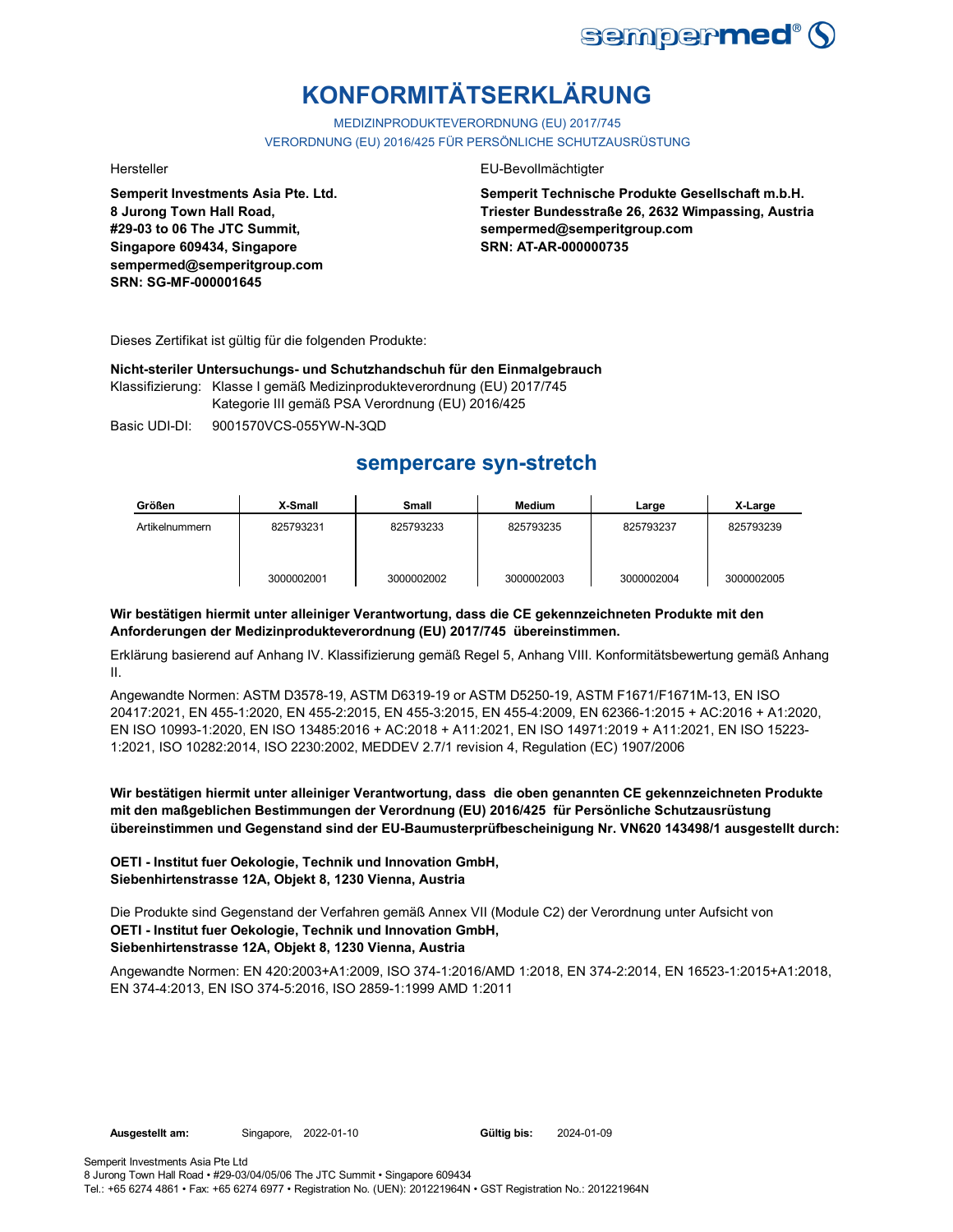

# **DÉCLARATION DE CONFORMITÉ**

RÈGLEMENT POUR LES DISPOSITIFS MÉDICAUX (UE) 2017/745 RÈGLEMENT (UE) 2016/425 POUR L'ÉQUIPEMENT DE PROTECTION INDIVIDUELLE

**Semperit Investments Asia Pte. Ltd. 8 Jurong Town Hall Road, #29-03 to 06 The JTC Summit, Singapore 609434, Singapore sempermed@semperitgroup.com SRN: SG-MF-000001645**

### Fabricant **Représentant UE**

**Semperit Technische Produkte Gesellschaft m.b.H. Triester Bundesstraße 26, 2632 Wimpassing, Austria sempermed@semperitgroup.com SRN: AT-AR-000000735**

Ce certificat est valable pour les produits suivants :

### **Gant d'examen et de protection non-stérile à usage unique**

Classification : Classe I selon la règlement pour dispositifs médicaux (UE) 2017/745 Catégorie III selon la règlement EPI (UE) 2016/425

Basic UDI-DI: 9001570VCS-055YW-N-3QD

## **sempercare syn-stretch**

| Tailles           | X-Small    | Small      | <b>Medium</b> | Large      | X-Large    |
|-------------------|------------|------------|---------------|------------|------------|
| Numéros d'article | 825793231  | 825793233  | 825793235     | 825793237  | 825793239  |
|                   | 3000002001 | 3000002002 | 3000002003    | 3000002004 | 3000002005 |

### **Par la présente, nous déclarons sous notre propre responsabilité que les produits portant le symbole CE sont conformes aux exigences de la règlement sur les dispositifs médicaux (EU) 2017/745.**

La déclaration se fonde sur l'annexe IV. Classification selon la règle 5, annexe VIII. Évaluation de la conformité selon l'annexe II.

Normes appliquées : ASTM D3578-19, ASTM D6319-19 or ASTM D5250-19, ASTM F1671/F1671M-13, EN ISO 20417:2021, EN 455-1:2020, EN 455-2:2015, EN 455-3:2015, EN 455-4:2009, EN 62366-1:2015 + AC:2016 + A1:2020, EN ISO 10993-1:2020, EN ISO 13485:2016 + AC:2018 + A11:2021, EN ISO 14971:2019 + A11:2021, EN ISO 15223- 1:2021, ISO 10282:2014, ISO 2230:2002, MEDDEV 2.7/1 revision 4, Regulation (EC) 1907/2006

**Par la présente, nous déclarons sous notre propre responsabilité que les produits portant le symbole CE mentionnés ci-dessus sont conformes aux dispositions essentielles de la règlement (UE) 2016/425 concernant l'équipement de protection individuelle sont identiques à l'équipement de protection individuelle faisant l'objet du certificat d'examen de type UE numéro VN620 143498/1 délivré par:**

### **OETI - Institut fuer Oekologie, Technik und Innovation GmbH, Siebenhirtenstrasse 12A, Objekt 8, 1230 Vienna, Austria**

Les produits sont soumis aux procédures visées dans l'annexe VII (Module C2) de la règlement sous la surveillance de **OETI - Institut fuer Oekologie, Technik und Innovation GmbH,** 

## **Siebenhirtenstrasse 12A, Objekt 8, 1230 Vienna, Austria**

Normes appliquées : EN 420:2003+A1:2009, ISO 374-1:2016/AMD 1:2018, EN 374-2:2014, EN 16523-1:2015+A1:2018, EN 374-4:2013, EN ISO 374-5:2016, ISO 2859-1:1999 AMD 1:2011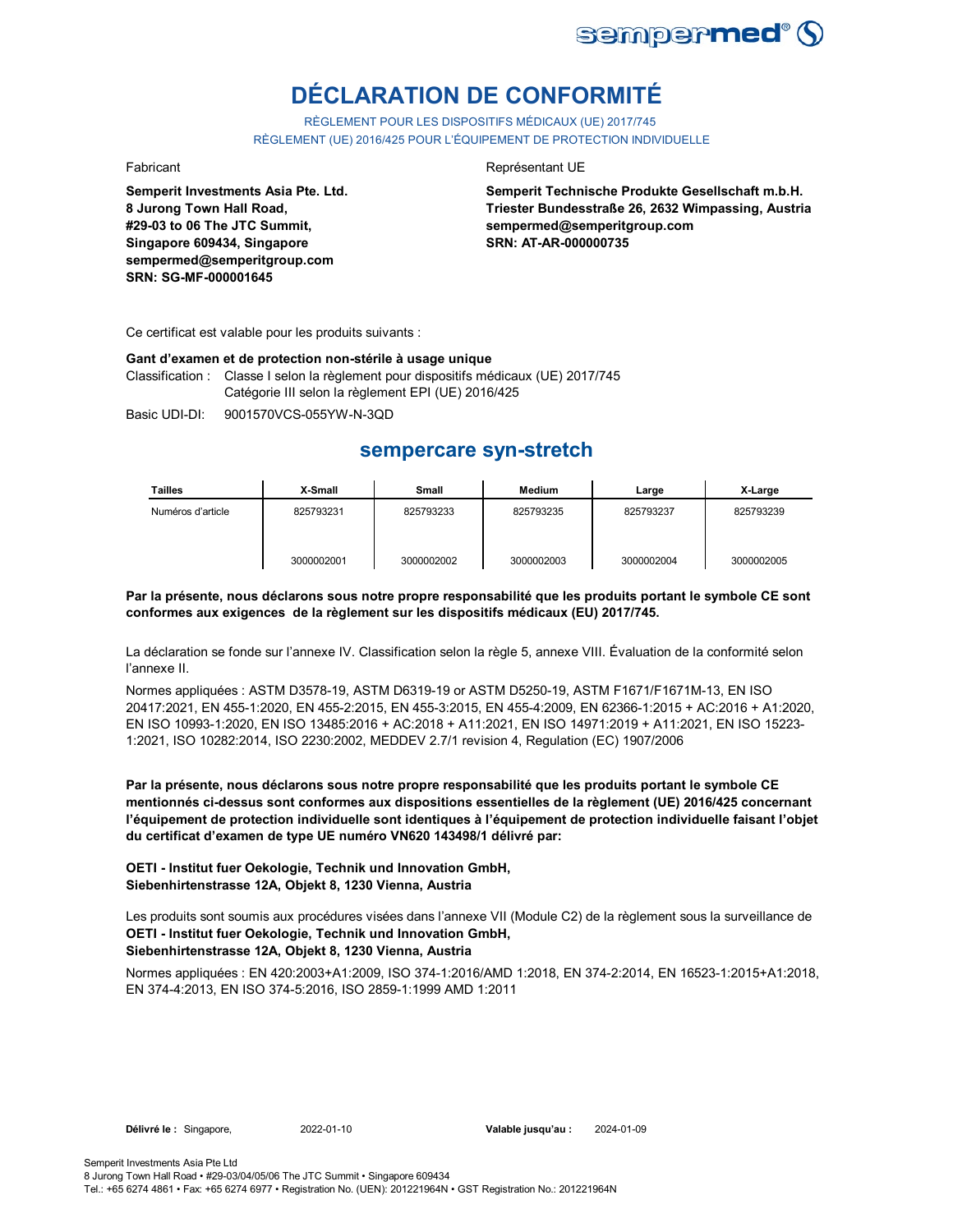

# **DICHIARAZIONE DI CONFORMITÀ**

REGOLAMENTO SUL DISPOSITIVO MEDICO (UE) 2017/745

REGOLAMENTO (UE) 2016/425 DELL'APPARECCHIATURA DI PROTEZIONE INDIVIDUALE

**Semperit Investments Asia Pte. Ltd. 8 Jurong Town Hall Road, #29-03 to 06 The JTC Summit, Singapore 609434, Singapore sempermed@semperitgroup.com SRN: SG-MF-000001645**

### Produttore **Rappresentante autorizzato nell'UE**

**Semperit Technische Produkte Gesellschaft m.b.H. Triester Bundesstraße 26, 2632 Wimpassing, Austria sempermed@semperitgroup.com SRN: AT-AR-000000735**

Questo certificato è valido per il seguente prodotto:

### **Guanto protettivo non sterile monouso da esame**

Clasificazione: Classe I secondo il regolamento dispositivi medici (UE) 2017/745 Categoria III secondo il regolamento (UE) 2016/425 del PPE

Basic UDI-DI: 9001570VCS-055YW-N-3QD

## **sempercare syn-stretch**

| Misure          | X-Small    | Small      | <b>Medium</b> | Large      | X-Large    |
|-----------------|------------|------------|---------------|------------|------------|
| Codici articolo | 825793231  | 825793233  | 825793235     | 825793237  | 825793239  |
|                 | 3000002001 | 3000002002 | 3000002003    | 3000002004 | 3000002005 |

### **Con la presente, dichiariamo sotto la nostra esclusiva responsabilità che il prodotto con marchio CE sopra descritto soddisfa i requisiti del regolamento sui dispositivi medici (UE) 2017/745 .**

Dichiarazione basata sull'allegato IV. Classificazione secondo la regola 5, allegato VIII. La valutazione della conformità si basa sull'allegato II.

Norme applicate: ASTM D3578-19, ASTM D6319-19 or ASTM D5250-19, ASTM F1671/F1671M-13, EN ISO 20417:2021, EN 455-1:2020, EN 455-2:2015, EN 455-3:2015, EN 455-4:2009, EN 62366-1:2015 + AC:2016 + A1:2020, EN ISO 10993-1:2020, EN ISO 13485:2016 + AC:2018 + A11:2021, EN ISO 14971:2019 + A11:2021, EN ISO 15223- 1:2021, ISO 10282:2014, ISO 2230:2002, MEDDEV 2.7/1 revision 4, Regulation (EC) 1907/2006

**Con la presente, dichiariamo sotto la nostra esclusiva responsabilità che il prodotto con marchio CE sopra descritto è conforme alle disposizioni applicabili del Regolamento (UE) 2016/425 sui dispositivi di protezione individuale ed è identico al dispositivo di protezione personale che è soggetto al Certificato di Esame di Tipo UE n. VN620 143498/1 rilasciato da:**

**OETI - Institut fuer Oekologie, Technik und Innovation GmbH, Siebenhirtenstrasse 12A, Objekt 8, 1230 Vienna, Austria**

ed è soggetto alla procedura di cui all'allegato VII (modulo C2) del regolamento (UE) 2016/425 sotto il controllo di **OETI - Institut fuer Oekologie, Technik und Innovation GmbH, Siebenhirtenstrasse 12A, Objekt 8, 1230 Vienna, Austria**

Norme applicate: EN 420:2003+A1:2009, ISO 374-1:2016/AMD 1:2018, EN 374-2:2014, EN 16523-1:2015+A1:2018, EN 374-4:2013, EN ISO 374-5:2016, ISO 2859-1:1999 AMD 1:2011

2022-01-10 **Scade:** 2024-01-09

Tel.: +65 6274 4861 • Fax: +65 6274 6977 • Registration No. (UEN): 201221964N • GST Registration No.: 201221964N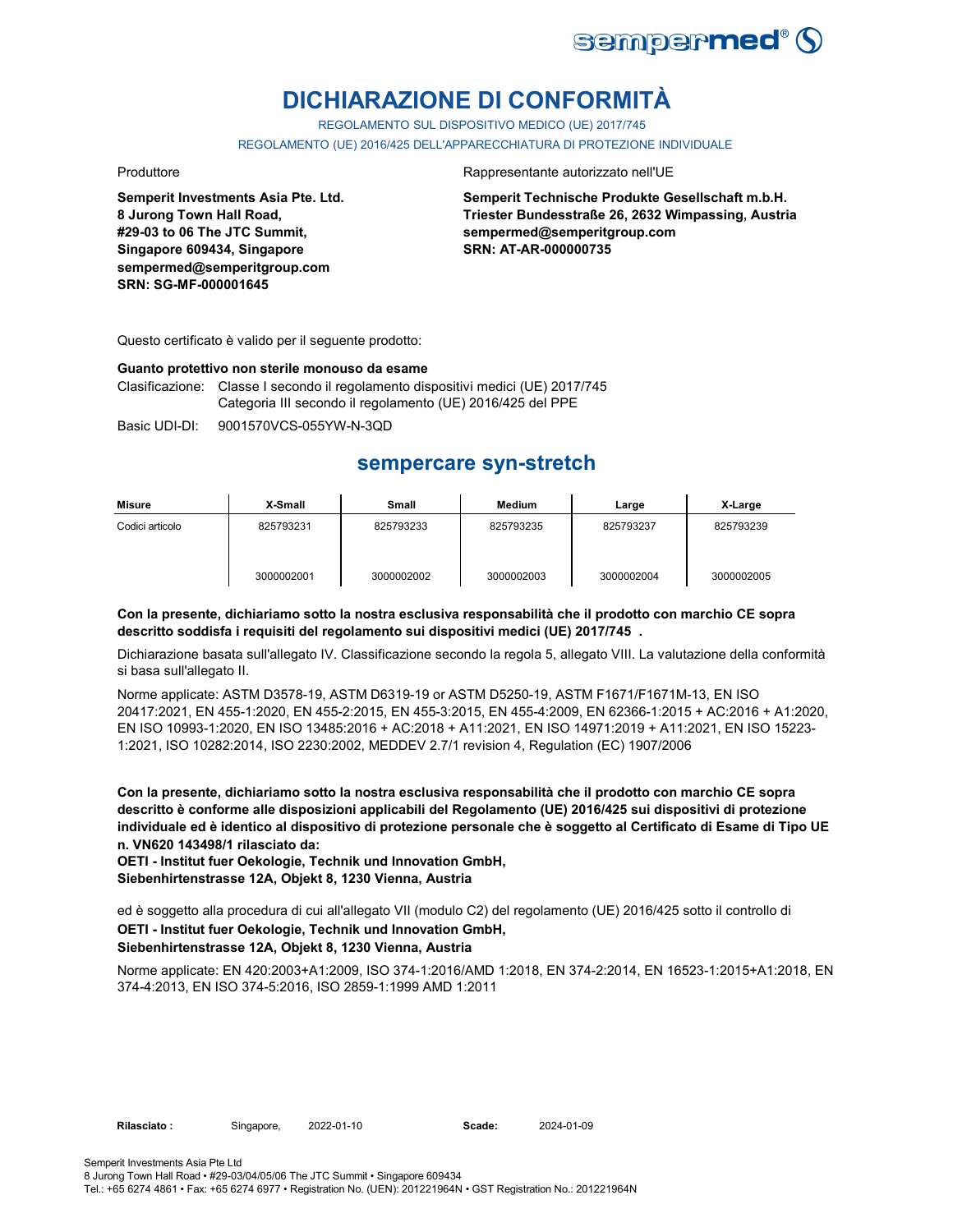

# **CONFORMITEITSVERKLARING**

VERORDENING MEDISCHE PRODUCTEN (EU) 2017/745 VERORDENING (EU) 2016/425 BETREFFENDE PERSOONLIJKE BESCHERMENDE UITRUSTING

**Semperit Investments Asia Pte. Ltd. 8 Jurong Town Hall Road, #29-03 to 06 The JTC Summit, Singapore 609434, Singapore sempermed@semperitgroup.com SRN: SG-MF-000001645**

### Fabrikant Gemachtigde EU

**Semperit Technische Produkte Gesellschaft m.b.H. Triester Bundesstraße 26, 2632 Wimpassing, Austria sempermed@semperitgroup.com SRN: AT-AR-000000735**

Dit certificaat is geldig voor de volgende producten:

### **Niet-steriele onderzoeks- en beschermende handschoenen voor eenmalig gebruik**

Classificatie: Klasse I volgens Verordening (EU) 2017/745 betreffende medische hulpmiddelen Categorie III volgens PBM-verordening (EU) 2016/425

Basic UDI-DI: 9001570VCS-055YW-N-3QD

## **sempercare syn-stretch**

| Maten          | X-Small    | Small      | <b>Medium</b> | Large      | X-Large    |
|----------------|------------|------------|---------------|------------|------------|
| Artikelnummers | 825793231  | 825793233  | 825793235     | 825793237  | 825793239  |
|                | 3000002001 | 3000002002 | 3000002003    | 3000002004 | 3000002005 |

### **Wij verklaren hierbij onder uitsluitende verantwoordelijkheid, dat de CE-gemarkeerde producten voldoen aan de vereisten van de Verordening Medische Hulpmiddelen (EU) 2017/745.**

Verklaring op basis van bijlage IV. Classificatie volgens regel 5, bijlage VIII. De conformiteitsbeoordeling is gebaseerd op bijlage II.

Toegepaste normen: ASTM D3578-19, ASTM D6319-19 or ASTM D5250-19, ASTM F1671/F1671M-13, EN ISO 20417:2021, EN 455-1:2020, EN 455-2:2015, EN 455-3:2015, EN 455-4:2009, EN 62366-1:2015 + AC:2016 + A1:2020, EN ISO 10993-1:2020, EN ISO 13485:2016 + AC:2018 + A11:2021, EN ISO 14971:2019 + A11:2021, EN ISO 15223-1:2021, ISO 10282:2014, ISO 2230:2002, MEDDEV 2.7/1 revision 4, Regulation (EC) 1907/2006

**Hierbij verklaren wij onder uitsluitende verantwoordelijkheid, dat de bovengenoemde CE-gemarkeerde producten voldoen aan de relevante bepalingen van de Verordening (EU) 2016/425 over persoonlijke beschermingsmiddelen en het onderworpen zijn aan het certificaat van EU-typeonderzoek nr.VN620 143498/1 uitgegeven door:**

**OETI - Institut fuer Oekologie, Technik und Innovation GmbH, Siebenhirtenstrasse 12A, Objekt 8, 1230 Vienna, Austria**

De producten vallen onder de procedures van bijlage VII (module C2) van de verordening onder toezicht van

### **OETI - Institut fuer Oekologie, Technik und Innovation GmbH, Siebenhirtenstrasse 12A, Objekt 8, 1230 Vienna, Austria**

Toegepaste normen: EN 420:2003+A1:2009, ISO 374-1:2016/AMD 1:2018, EN 374-2:2014, EN 16523- 1:2015+A1:2018, EN 374-4:2013, EN ISO 374-5:2016, ISO 2859-1:1999 AMD 1:2011

Geldig tot: 2024-01-09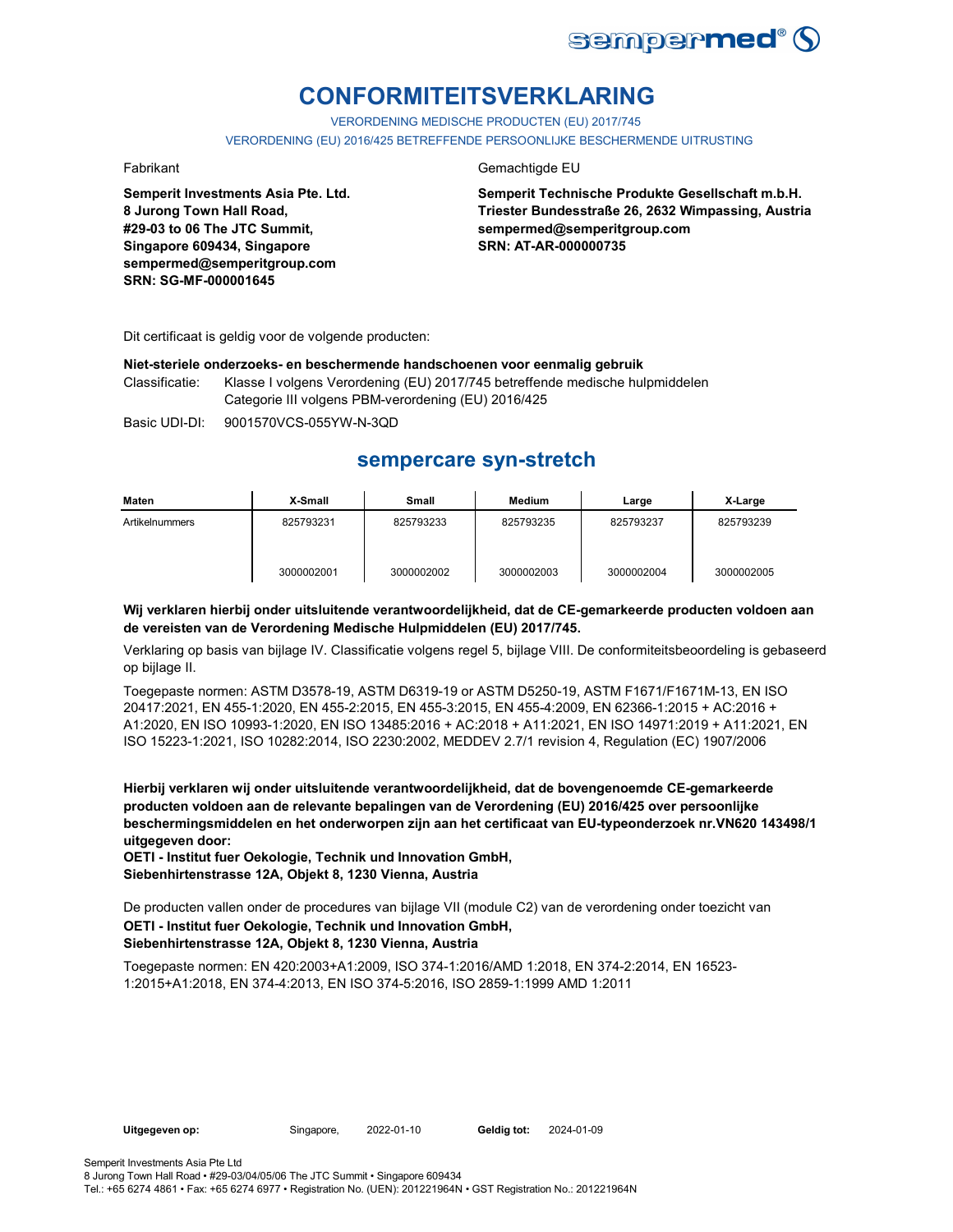

# **DECLARACIÓN DE CONFORMIDAD**

REGLAMENTO (UE) 2017/745 DE PRODUCTOS MEDICINALES REGLAMENTO (UE) 2016/425 PARA EQUIPAMIENTOS PERSONALES

**Semperit Investments Asia Pte. Ltd. 8 Jurong Town Hall Road, #29-03 to 06 The JTC Summit, Singapore 609434, Singapore sempermed@semperitgroup.com SRN: SG-MF-000001645**

### Fabricante **Representante de la UE**

**Semperit Technische Produkte Gesellschaft m.b.H. Triester Bundesstraße 26, 2632 Wimpassing, Austria sempermed@semperitgroup.com SRN: AT-AR-000000735**

El presente certificado es válido para los siguientes productos:

### **Guante de exploración y protección no estéril para un solo uso**

Clasificación: Clase I según el Reglamento de Productos Medicinales (EU) 2017/745 Categoría III según el Reglamento EPI (UE) 2016/425

Basic UDI-DI: 9001570VCS-055YW-N-3QD

## **sempercare syn-stretch**

| Tamaños            | X-Small    | Small      | Medium     | Large      | X-Large    |
|--------------------|------------|------------|------------|------------|------------|
| Número de artículo | 825793231  | 825793233  | 825793235  | 825793237  | 825793239  |
|                    | 3000002001 | 3000002002 | 3000002003 | 3000002004 | 3000002005 |

### **Por la presente confirmamos bajo nuestra exclusiva responsabilidad que los productos con marcado CE cumplen con los requisitos del Reglamento (UE) 2017/745 sobre productos sanitarios.**

Declaración basada en el anexo IV. Clasificación según la norma 5 del anexo VIII. La evaluación de la conformidad se basa en el anexo II.

Normas aplicadas: ASTM D3578-19, ASTM D6319-19 or ASTM D5250-19, ASTM F1671/F1671M-13, EN ISO 20417:2021, EN 455-1:2020, EN 455-2:2015, EN 455-3:2015, EN 455-4:2009, EN 62366-1:2015 + AC:2016 + A1:2020, EN ISO 10993- 1:2020, EN ISO 13485:2016 + AC:2018 + A11:2021, EN ISO 14971:2019 + A11:2021, EN ISO 15223-1:2021, ISO 10282:2014, ISO 2230:2002, MEDDEV 2.7/1 revision 4, Regulation (EC) 1907/2006

**Por la presente confirmamos, bajo nuestra exclusiva responsabilidad, que los productos arriba mencionados con la marca CE cumplen con las disposiciones pertinentes del Reglamento (UE) 2016/425 para equipos de protección personal y están sujetos al Certificado de examen de tipo nº. VN620 143498/1 expedido por:**

**OETI - Institut fuer Oekologie, Technik und Innovation GmbH,** 

**Siebenhirtenstrasse 12A, Objekt 8, 1230 Vienna, Austria**

Los productos están sujetos a los procedimientos establecidos en el anexo VII (módulo C2) del Reglamento bajo la supervisión de

### **OETI - Institut fuer Oekologie, Technik und Innovation GmbH, Siebenhirtenstrasse 12A, Objekt 8, 1230 Vienna, Austria**

Normas aplicadas: EN 420:2003+A1:2009, ISO 374-1:2016/AMD 1:2018, EN 374-2:2014, EN 16523-1:2015+A1:2018, EN 374-4:2013, EN ISO 374-5:2016, ISO 2859-1:1999 AMD 1:2011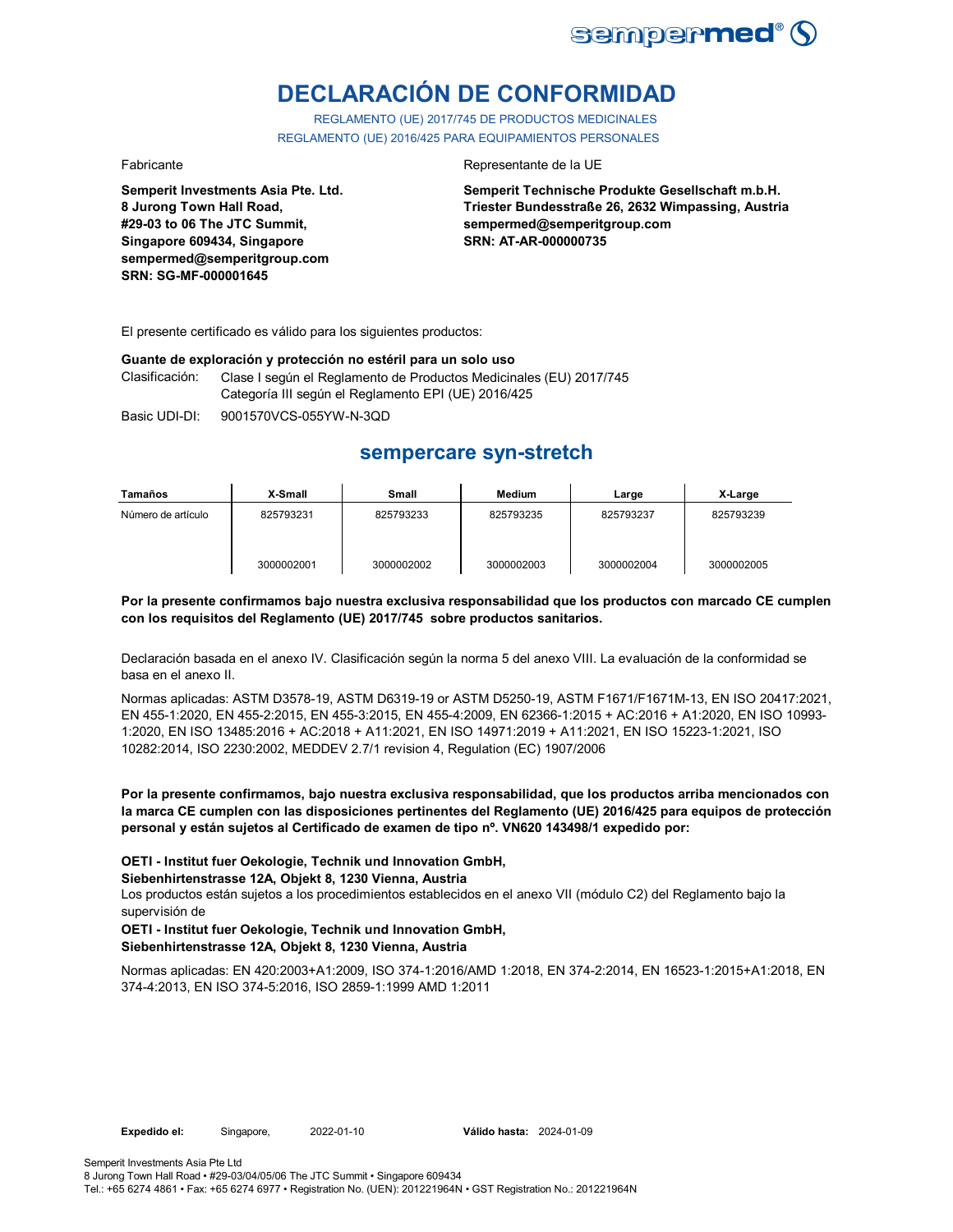

# **DECLARAÇÃO DE CONFORMIDADE**

REGULAMENTO (UE) 2017/745 SOBRE DISPOSITIVOS MÉDICOS REGULAMENTO (UE) 2016/425 SOBRE EQUIPAMENTO DE PROTEÇÃO INDIVIDUAL

**Semperit Investments Asia Pte. Ltd. 8 Jurong Town Hall Road, #29-03 to 06 The JTC Summit, Singapore 609434, Singapore sempermed@semperitgroup.com SRN: SG-MF-000001645**

### Fabricante da UE

**Semperit Technische Produkte Gesellschaft m.b.H. Triester Bundesstraße 26, 2632 Wimpassing, Austria sempermed@semperitgroup.com SRN: AT-AR-000000735**

Este certificado é válido para os seguintes produtos:

### **Luva de exame e de proteção não estéril para uso único**

Classificação: Classe I de acordo com o regulamento de Dispositivos Médicos (UE) 2017/745 Categoria III de acordo com o regulamento EPI (UE) 2016/425

Basic UDI-DI: 9001570VCS-055YW-N-3QD

## **sempercare syn-stretch**

| Tamanhos          | X-Small    | Small      | Medium     | Large      | X-Large    |
|-------------------|------------|------------|------------|------------|------------|
| Números de artigo | 825793231  | 825793233  | 825793235  | 825793237  | 825793239  |
|                   | 3000002001 | 3000002002 | 3000002003 | 3000002004 | 3000002005 |

### **Declaramos desta forma, sob a nossa exclusiva responsabilidade, que os produtos com a marca CE estão em conformidade com os requisitos da Regulamento de Dispositivos Médicos (UE) 2017/745 .**

Declaração baseada no Anexo IV. Classificação de acordo com a regra 5, Anexo VIII. Avaliação da conformidade com base no Anexo II.

Normas aplicadas: ASTM D3578-19, ASTM D6319-19 or ASTM D5250-19, ASTM F1671/F1671M-13, EN ISO 20417:2021, EN 455-1:2020, EN 455-2:2015, EN 455-3:2015, EN 455-4:2009, EN 62366-1:2015 + AC:2016 + A1:2020, EN ISO 10993- 1:2020, EN ISO 13485:2016 + AC:2018 + A11:2021, EN ISO 14971:2019 + A11:2021, EN ISO 15223-1:2021, ISO 10282:2014, ISO 2230:2002, MEDDEV 2.7/1 revision 4, Regulation (EC) 1907/2006

**Declaramos desta forma, sob a nossa exclusiva responsabilidade, que os produtos com a marca CE acima mencionados estão em conformidade com as disposições relevantes do regulamento (UE) 2016/425 para Equipamentos de Proteção Individual e são objeto do certificado de exame de tipo da UE n.º VN620 143498/1 emitido por:**

**OETI - Institut fuer Oekologie, Technik und Innovation GmbH, Siebenhirtenstrasse 12A, Objekt 8, 1230 Vienna, Austria**

Os produtos são objeto dos procedimentos previstos no anexo VII (módulo C2) do regulamento, sob a supervisão de **OETI - Institut fuer Oekologie, Technik und Innovation GmbH, Siebenhirtenstrasse 12A, Objekt 8, 1230 Vienna, Austria**

Normas aplicadas: EN 420:2003+A1:2009, ISO 374-1:2016/AMD 1:2018, EN 374-2:2014, EN 16523-1:2015+A1:2018, EN 374-4:2013, EN ISO 374-5:2016, ISO 2859-1:1999 AMD 1:2011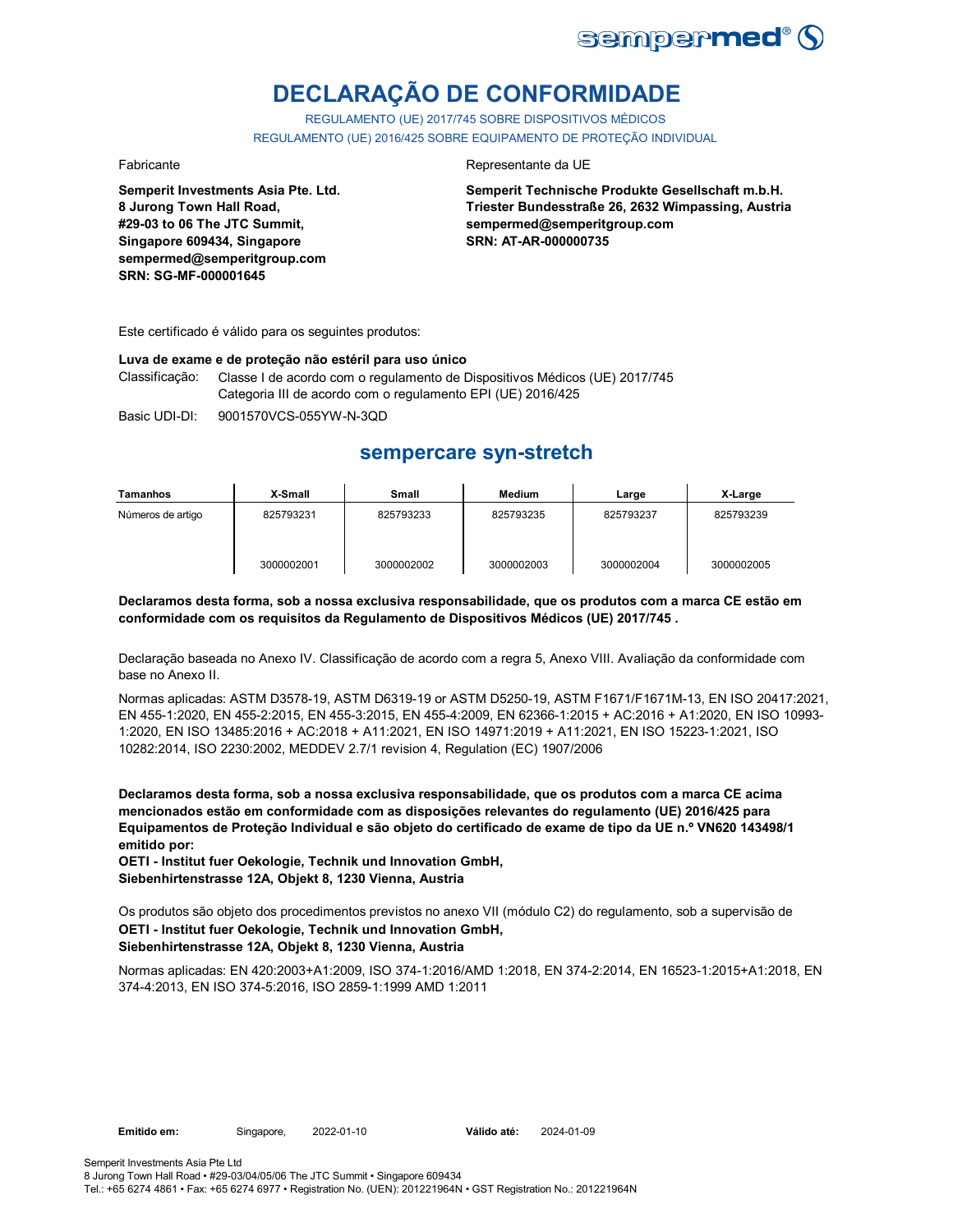

# **DEKLARATON OM ÖVERENSSTÄMMELSE**

FÖRORDNING (EU) 2017/745 MEDICINTEKNISKA PRODUKTER FÖRORDNING (EU) 2016/425 FÖR PERSONLIG SKYDDSUTRUSTNING

**Semperit Investments Asia Pte. Ltd. 8 Jurong Town Hall Road, #29-03 to 06 The JTC Summit, Singapore 609434, Singapore sempermed@semperitgroup.com SRN: SG-MF-000001645**

### Tillverkare **Behörig representant hos EU**

**Semperit Technische Produkte Gesellschaft m.b.H. Triester Bundesstraße 26, 2632 Wimpassing, Austria sempermed@semperitgroup.com SRN: AT-AR-000000735**

Detta certifikat gäller följande produkt:

### **Icke-steril inspektions- och skyddshandske för engångsanvändning**

Klassificering: Klass I enligt EU-förordning för medicintek-niska produkter (MD) (EU) 2017/745 Kategori III enligt EU-förordning för personlig skyddsutrustning (PPE) 2016/425

Basic UDI-DI: 9001570VCS-055YW-N-3QD

## **sempercare syn-stretch**

| <b>Storlekar</b> | X-Small    | <b>Small</b> | Medium     | Large      | X-Large    |
|------------------|------------|--------------|------------|------------|------------|
| Artikelkoder     | 825793231  | 825793233    | 825793235  | 825793237  | 825793239  |
|                  | 3000002001 | 3000002002   | 3000002003 | 3000002004 | 3000002005 |

### **Vi förklarar härmed under eget exklusivt ansvar att ovan beskrivna, CE-markerade produkt stämmer överens med erforderliga i förordning för medicinska produkter (EU) 2017/745.**

Förklaring på grundval av bilaga IV. Klassificering enligt regel 5, bilaga VIII. Bedömningen av överensstämmelse grundar sig på bilaga II.

Tillämpade standarder: ASTM D3578-19, ASTM D6319-19 or ASTM D5250-19, ASTM F1671/F1671M-13, EN ISO 20417:2021, EN 455-1:2020, EN 455-2:2015, EN 455-3:2015, EN 455-4:2009, EN 62366-1:2015 + AC:2016 + A1:2020, EN ISO 10993-1:2020, EN ISO 13485:2016 + AC:2018 + A11:2021, EN ISO 14971:2019 + A11:2021, EN ISO 15223-1:2021, ISO 10282:2014, ISO 2230:2002, MEDDEV 2.7/1 revision 4, Regulation (EC) 1907/2006

**Vi förklarar härmed under eget exklusivt ansvar att ovan beskrivna, CE-markerade produkt stämmer överens med tillämpliga bestämmelser i EU-förordningen 2016/425 för personlig skyddsutrustning och är identisk med den personliga skyddsutrustning som anges i EU-certifikat för typgranskning nummerVN620 143498/1 daterad av:**

### **OETI - Institut fuer Oekologie, Technik und Innovation GmbH,**

### **Siebenhirtenstrasse 12A, Objekt 8, 1230 Vienna, Austria**

och är föremål för den procedur som beskrivs i Bilaga VII (Modul C2) till EU-förordningen 2016/425 under the supervision of under uppsikt av

## **OETI - Institut fuer Oekologie, Technik und Innovation GmbH,**

### **Siebenhirtenstrasse 12A, Objekt 8, 1230 Vienna, Austria**

Tillämpade standarder: EN 420:2003+A1:2009, ISO 374-1:2016/AMD 1:2018, EN 374-2:2014, EN 16523-1:2015+A1:2018, EN 374-4:2013, EN ISO 374-5:2016, ISO 2859-1:1999 AMD 1:2011

Giltig till: 2024-01-09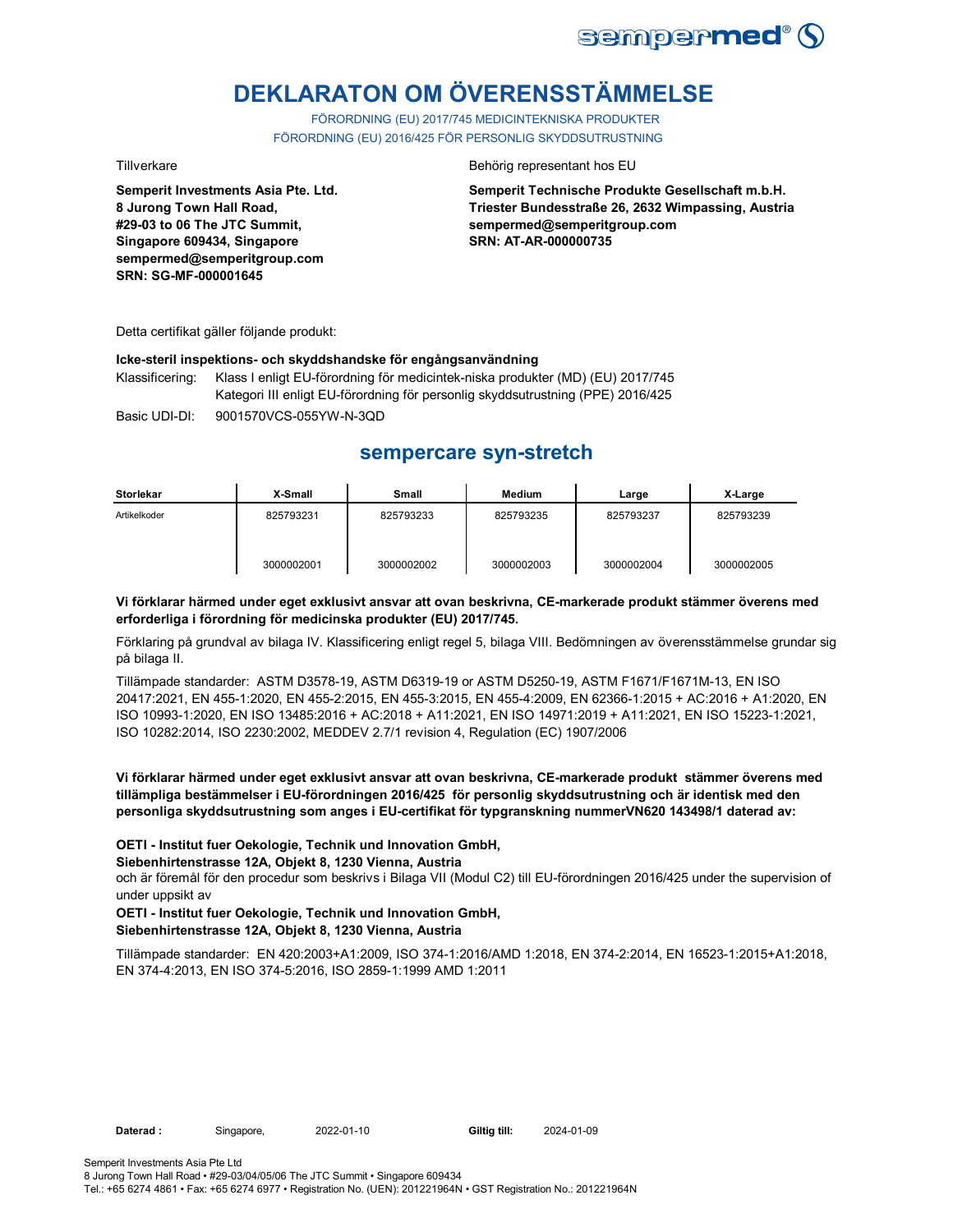

# **KONFORMITETSERKLÆRING**

FORORDNING (EU) 2017/745 OM MEDICINSK UDSTYR FORORDNING (EU) 2016/425 FOR PERSONLIGE VÆRNEMIDLER

Producent **EU-befuldmægtigede** 

**Semperit Technische Produkte Gesellschaft m.b.H. Triester Bundesstraße 26, 2632 Wimpassing, Austria sempermed@semperitgroup.com SRN: AT-AR-000000735**

Dette certifikat er gyldigt for følgende produkter:

**Semperit Investments Asia Pte. Ltd.**

**8 Jurong Town Hall Road, #29-03 to 06 The JTC Summit, Singapore 609434, Singapore sempermed@semperitgroup.com**

**SRN: SG-MF-000001645**

### **Ikke-steril undersøgelses- og beskyttelseshandske til engangsbrug**

Klassificering: Klasse I jævnfør (EU) 2017/745 -forordningen for medicinsk udstyr Kategori III jævnfør PVM-forordningen (EU) 2016/425

Basic UDI-DI: 9001570VCS-055YW-N-3QD

# **sempercare syn-stretch**

| <b>Størrelser</b> | X-Small    | Small      | <b>Medium</b> | Large      | X-Large    |
|-------------------|------------|------------|---------------|------------|------------|
| Artikelnumre      | 825793231  | 825793233  | 825793235     | 825793237  | 825793239  |
|                   | 3000002001 | 3000002002 | 3000002003    | 3000002004 | 3000002005 |

### **Vi bekræfter hermed under fuldt ansvar, at de ovenfor nævnte CE-mærkede produkter stemmer overens med de krav i forordningen for medicinsk udstyr (EU) 2017/745.**

Erklæring på grundlag af bilag IV. Klassificering i henhold til regel 5, bilag VIII. Overensstemmelsesvurderingen er baseret på bilag II.

Anvendte standarder: ASTM D3578-19, ASTM D6319-19 or ASTM D5250-19, ASTM F1671/F1671M-13, EN ISO 20417:2021, EN 455-1:2020, EN 455-2:2015, EN 455-3:2015, EN 455-4:2009, EN 62366-1:2015 + AC:2016 + A1:2020, EN ISO 10993-1:2020, EN ISO 13485:2016 + AC:2018 + A11:2021, EN ISO 14971:2019 + A11:2021, EN ISO 15223- 1:2021, ISO 10282:2014, ISO 2230:2002, MEDDEV 2.7/1 revision 4, Regulation (EC) 1907/2006

**Vi bekræfter hermed under fuldt ansvar, at de ovenfor nævnte CE-mærkede produkter stemmer overens med med de afgørende bestemmelser i forordningen (EU) 2016/425 for personlige værnemidler, og er genstand for EUcertificering af typeafprøvning nr.VN620 143498/1 udstedt gennem:**

Produkterne er genstand for procedurer jævnfør VII (modul C2) i forordningen med opsyn af **OETI - Institut fuer Oekologie, Technik und Innovation GmbH, Siebenhirtenstrasse 12A, Objekt 8, 1230 Vienna, Austria OETI - Institut fuer Oekologie, Technik und Innovation GmbH, Siebenhirtenstrasse 12A, Objekt 8, 1230 Vienna, Austria**

Anvendte standarder: EN 420:2003+A1:2009, ISO 374-1:2016/AMD 1:2018, EN 374-2:2014, EN 16523-1:2015+A1:2018, EN 374-4:2013, EN ISO 374-5:2016, ISO 2859-1:1999 AMD 1:2011

Udstedt den: Singapore, 2022-01-10 **Gyldig til:** 

2024-01-09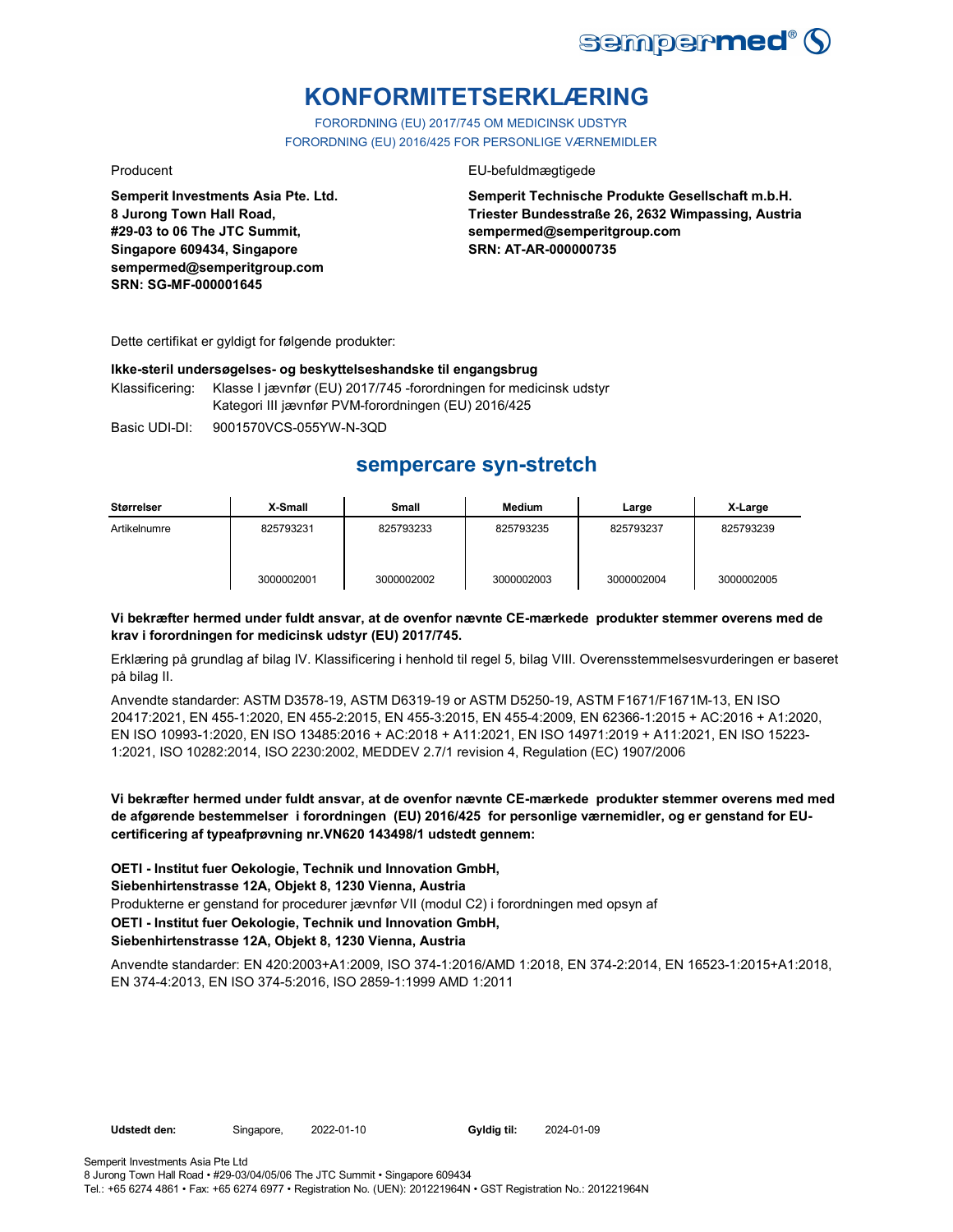

# **KONFORMITETSERKLÆRING**

FORORDNING FOR MEDISINSK UTSTYR (EU) 2017/745 FORORDNING (EU) 2016/425 OM PERSONLIG VERNEUTSTYR

**Semperit Investments Asia Pte. Ltd. 8 Jurong Town Hall Road, #29-03 to 06 The JTC Summit, Singapore 609434, Singapore sempermed@semperitgroup.com SRN: SG-MF-000001645**

### Produsent **Autorisert representant i EU**

**Semperit Technische Produkte Gesellschaft m.b.H. Triester Bundesstraße 26, 2632 Wimpassing, Austria sempermed@semperitgroup.com SRN: AT-AR-000000735**

Dette sertifikatet er gyldig for følgende produkter:

### **Ikke-steril undersøkelses- og beskyttelseshanske for engangsbruk**

Klassifisering: Klasse I i henhold til forordning for medisinsk utstyr (EU) 2017/745 Kategori III i henhold til PVU-forordningen (EU) nr. 2016/425

Basic UDI-DI: 9001570VCS-055YW-N-3QD

## **sempercare syn-stretch**

| Størrelser    | X-Small    | <b>Small</b> | Medium     | Large      | X-Large    |
|---------------|------------|--------------|------------|------------|------------|
| Artikkelnumre | 825793231  | 825793233    | 825793235  | 825793237  | 825793239  |
|               | 3000002001 | 3000002002   | 3000002003 | 3000002004 | 3000002005 |

### **Vi erklærer herved under eneansvar at det CE-merkede produktet oppfyller de kravene i Uredbet for medisinsk utstyr (EU) 2017/745.**

Erklæring basert på vedlegg IV. Klassifisering i henhold til regel nr. 5, vedlegg VIII. Samsvarsvurderingen er basert på vedlegg II.

Relevante standarder: ASTM D3578-19, ASTM D6319-19 or ASTM D5250-19, ASTM F1671/F1671M-13, EN ISO 20417:2021, EN 455-1:2020, EN 455-2:2015, EN 455-3:2015, EN 455-4:2009, EN 62366-1:2015 + AC:2016 + A1:2020, EN ISO 10993-1:2020, EN ISO 13485:2016 + AC:2018 + A11:2021, EN ISO 14971:2019 + A11:2021, EN ISO 15223- 1:2021, ISO 10282:2014, ISO 2230:2002, MEDDEV 2.7/1 revision 4, Regulation (EC) 1907/2006

**Vi erklærer herved under eneansvar at det CE-merkede produktet som er nevnt ovenfor oppfyller de relevante bestemmelsene i Forordning (EU) nr. 2016/425 om personlig verneutstyr og er gjenstand for EUtypeprøvesertifikat nr. VN620 143498/1 utstedt av:**

**OETI - Institut fuer Oekologie, Technik und Innovation GmbH,** 

### **Siebenhirtenstrasse 12A, Objekt 8, 1230 Vienna, Austria**

Produktet er gjenstand for prosedyren som er beskrevet i Vedlegg VII (Modul C2) i Forordning nr. 2016/425 under tilsyn av

### **OETI - Institut fuer Oekologie, Technik und Innovation GmbH, Siebenhirtenstrasse 12A, Objekt 8, 1230 Vienna, Austria**

Relevante standarder: EN 420:2003+A1:2009, ISO 374-1:2016/AMD 1:2018, EN 374-2:2014, EN 16523-1:2015+A1:2018, EN 374-4:2013, EN ISO 374-5:2016, ISO 2859-1:1999 AMD 1:2011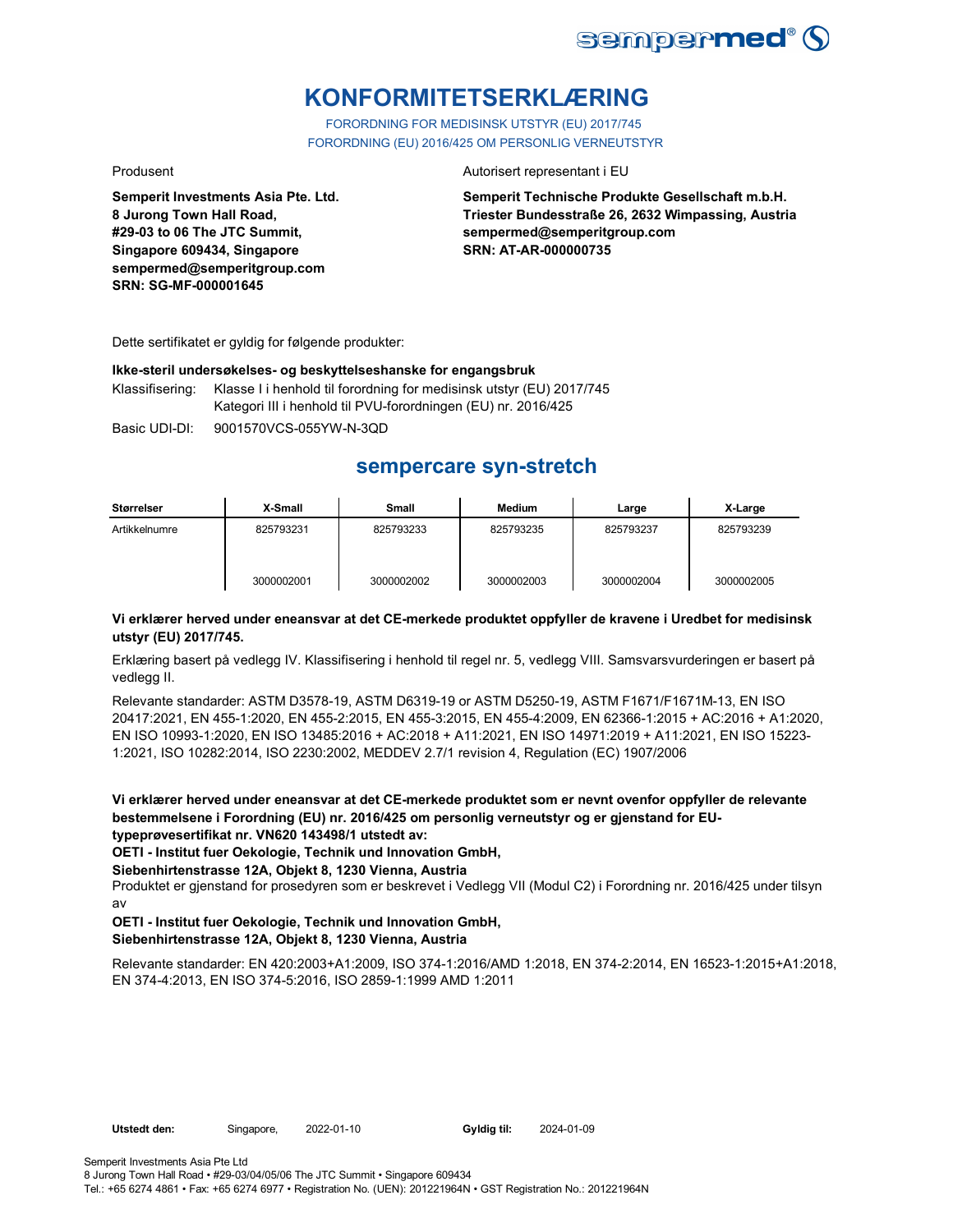

# **VAATIMUSTENMUKAISUUSVAKUUTUS**

LÄÄKINNÄLLISIÄ LAITTEITA KOSKEVA ASETUS (EU) 2017/745 HENKILÖNSUOJAIMISTA ANNETTU ASETUS (EU) 2016/425

**Semperit Investments Asia Pte. Ltd. 8 Jurong Town Hall Road, #29-03 to 06 The JTC Summit, Singapore 609434, Singapore sempermed@semperitgroup.com SRN: SG-MF-000001645**

### Valmistaja EU:n valtuutettu edustaja

**Semperit Technische Produkte Gesellschaft m.b.H. Triester Bundesstraße 26, 2632 Wimpassing, Austria sempermed@semperitgroup.com SRN: AT-AR-000000735**

Tämä sertifikaatti koskee seuraavia tuotteita:

### **Kertakäyttöinen ei-steriili tutkimus- ja suojakäsine**

Luokitus: Luokka I lääkinnällisiä laitteita koskevan asetuksen (EU) 2017/745 mukaisesti Luokka III henkilönsuojaimista annetun asetuksen (EU) 2016/425 mukaisesti

Basic UDI-DI: 9001570VCS-055YW-N-3QD

## **sempercare syn-stretch**

| Koot         | X-Small    | Small      | <b>Medium</b> | Large      | X-Large    |
|--------------|------------|------------|---------------|------------|------------|
| Tuotenumerot | 825793231  | 825793233  | 825793235     | 825793237  | 825793239  |
|              | 3000002001 | 3000002002 | 3000002003    | 3000002004 | 3000002005 |

### **Täten vahvistamme yksinomaisella vastuullamme, että CE-merkityt tuotteet vastaavat lääkinnällisiä laitteita koskevan asetuksen (EU) 2017/745 mukaisia vaatimuksia.**

Liitteeseen IV perustuva julistus. Luokitus liitteen VIII 5 säännön mukaisesti. Vaatimustenmukaisuuden arviointi perustuu liitteeseen II.

Sovelletut standardit: ASTM D3578-19, ASTM D6319-19 or ASTM D5250-19, ASTM F1671/F1671M-13, EN ISO 20417:2021, EN 455-1:2020, EN 455-2:2015, EN 455-3:2015, EN 455-4:2009, EN 62366-1:2015 + AC:2016 + A1:2020, EN ISO 10993-1:2020, EN ISO 13485:2016 + AC:2018 + A11:2021, EN ISO 14971:2019 + A11:2021, EN ISO 15223-1:2021, ISO 10282:2014, ISO 2230:2002, MEDDEV 2.7/1 revision 4, Regulation (EC) 1907/2006

**Täten vahvistamme yksinomaisella vastuullamme, että yllä mainitut CE-merkityt tuotteet vastaavat henkilönsuojaimista annetun asetuksen (EU) 2016/425 mukaisia perustavanlaatuisia vaatimuksia ja niihin sovelletaan EU:n tyyppitarkastustodistusta nro VN620 143498/1 laadittu : OETI - Institut fuer Oekologie, Technik und Innovation GmbH,** 

**Siebenhirtenstrasse 12A, Objekt 8, 1230 Vienna, Austria**

Tuotteet ovat asetuksen liitteen VII (moduuli C2) mukaisen menettelyn kohteena, valvonnan suorittaa

## **OETI - Institut fuer Oekologie, Technik und Innovation GmbH,**

**Siebenhirtenstrasse 12A, Objekt 8, 1230 Vienna, Austria**

Sovelletut standardit: EN 420:2003+A1:2009, ISO 374-1:2016/AMD 1:2018, EN 374-2:2014, EN 16523-1:2015+A1:2018, EN 374-4:2013, EN ISO 374-5:2016, ISO 2859-1:1999 AMD 1:2011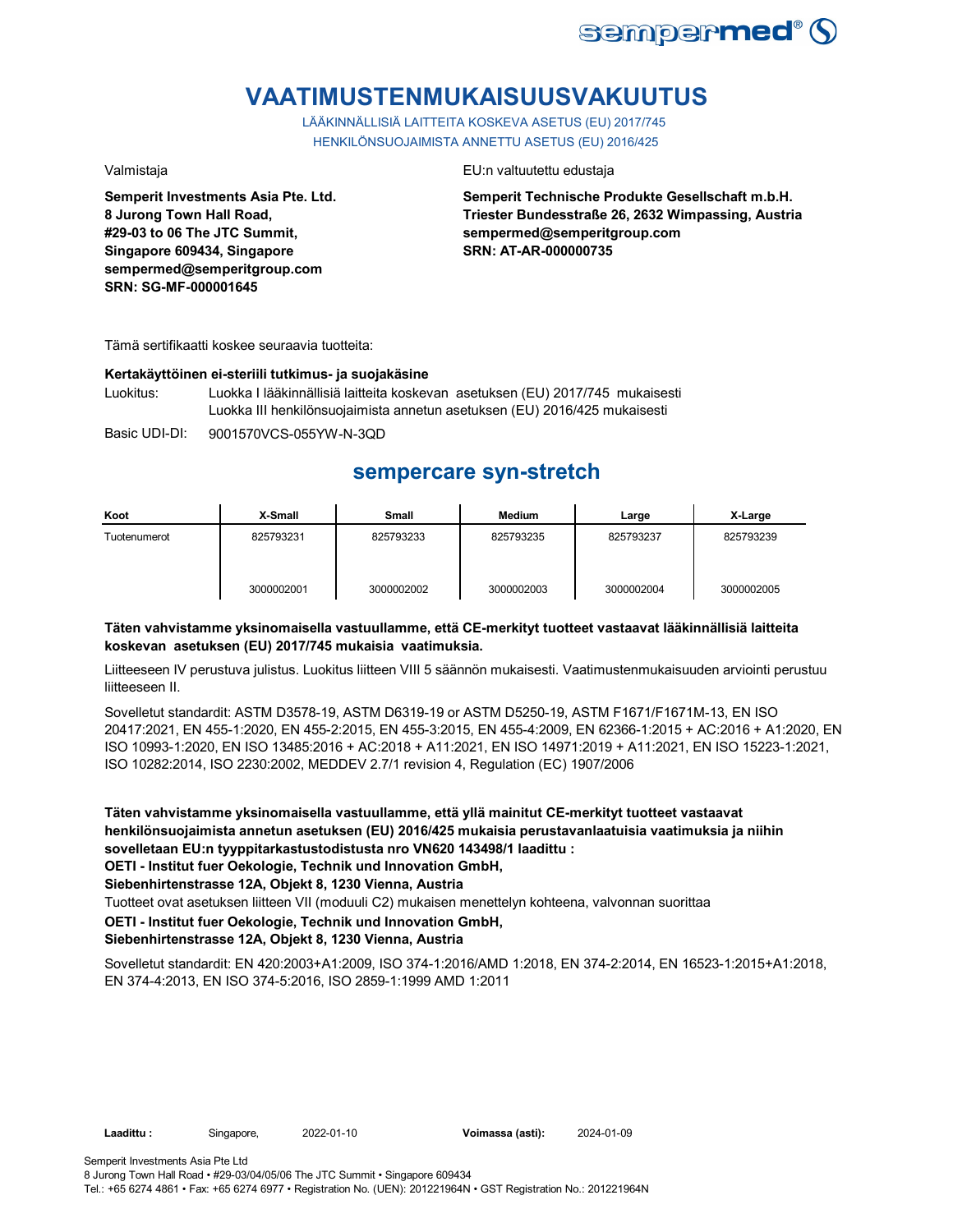

# **ATITIKTIES DEKLARACIJA**

REGLAMENTAS DĖL MEDICINOS PRIETAISŲ (ES) 2017/745 REGLAMENTAS (ES) 2016/425 DĖL ASMENINIŲ APSAUGOS PRIEMONIŲ

**Semperit Investments Asia Pte. Ltd. 8 Jurong Town Hall Road, #29-03 to 06 The JTC Summit, Singapore 609434, Singapore sempermed@semperitgroup.com SRN: SG-MF-000001645**

### Gamintojas ES įgaliotas asmuo

**Semperit Technische Produkte Gesellschaft m.b.H. Triester Bundesstraße 26, 2632 Wimpassing, Austria sempermed@semperitgroup.com SRN: AT-AR-000000735**

Šis sertifikatas galioja toliau nurodytiems produktams:

### **Nesterilios vienkartinio naudojimo apžiūros ir apsauginės pirštinės**

- Klasifikacija: I klasė pagal reglamentą dėl medicinos prietaisų (ES) 2017/745 III kategorija pagal reglamentą (ES) 2016/425 dėl asmeninių apsaugos priemonių
- Basic UDI-DI: 9001570VCS-055YW-N-3QD

## **sempercare syn-stretch**

| Dydžiai         | X-Small    | Small      | <b>Medium</b> | Large      | X-Large    |
|-----------------|------------|------------|---------------|------------|------------|
| Prekiu numeriai | 825793231  | 825793233  | 825793235     | 825793237  | 825793239  |
|                 | 3000002001 | 3000002002 | 3000002003    | 3000002004 | 3000002005 |

### **Prisiimdami visą atsakomybę šiuo dokumentu patvirtiname, kad CE paženklinti produktai atitinka reglamentą dėl medicinos prietaisų (ES) 2017/745 reikalavimus.**

Deklaracija, pagrįsta IV priedu. Klasifikavimas pagal VIII priedo 5 taisyklę. Atitikties įvertinimas pagal II priedą.

Taikomi standartai: ASTM D3578-19, ASTM D6319-19 or ASTM D5250-19, ASTM F1671/F1671M-13, EN ISO 20417:2021, EN 455-1:2020, EN 455-2:2015, EN 455-3:2015, EN 455-4:2009, EN 62366-1:2015 + AC:2016 + A1:2020, EN ISO 10993-1:2020, EN ISO 13485:2016 + AC:2018 + A11:2021, EN ISO 14971:2019 + A11:2021, EN ISO 15223-1:2021, ISO 10282:2014, ISO 2230:2002, MEDDEV 2.7/1 revision 4, Regulation (EC) 1907/2006

**Prisiimdami visą atsakomybę, šiuo dokumentu patvirtiname, kad anksčiau paminėti CE paženklinti produktai atitinka svarbiausius reglamentą dėl asmeninių apsaugos priemonių (ES) 2016/425 reikalavimus ir yra ES tipo tyrimo sertifikato Nr. objektas. VN620 143498/1 išduota :**

**OETI - Institut fuer Oekologie, Technik und Innovation GmbH,** 

**Siebenhirtenstrasse 12A, Objekt 8, 1230 Vienna, Austria**

Produktai yra metodo objektas pagal reglamentą VII priedą (modulis C2) prižiūrint

**OETI - Institut fuer Oekologie, Technik und Innovation GmbH,** 

### **Siebenhirtenstrasse 12A, Objekt 8, 1230 Vienna, Austria**

Taikomi standartai: EN 420:2003+A1:2009, ISO 374-1:2016/AMD 1:2018, EN 374-2:2014, EN 16523-1:2015+A1:2018, EN 374- 4:2013, EN ISO 374-5:2016, ISO 2859-1:1999 AMD 1:2011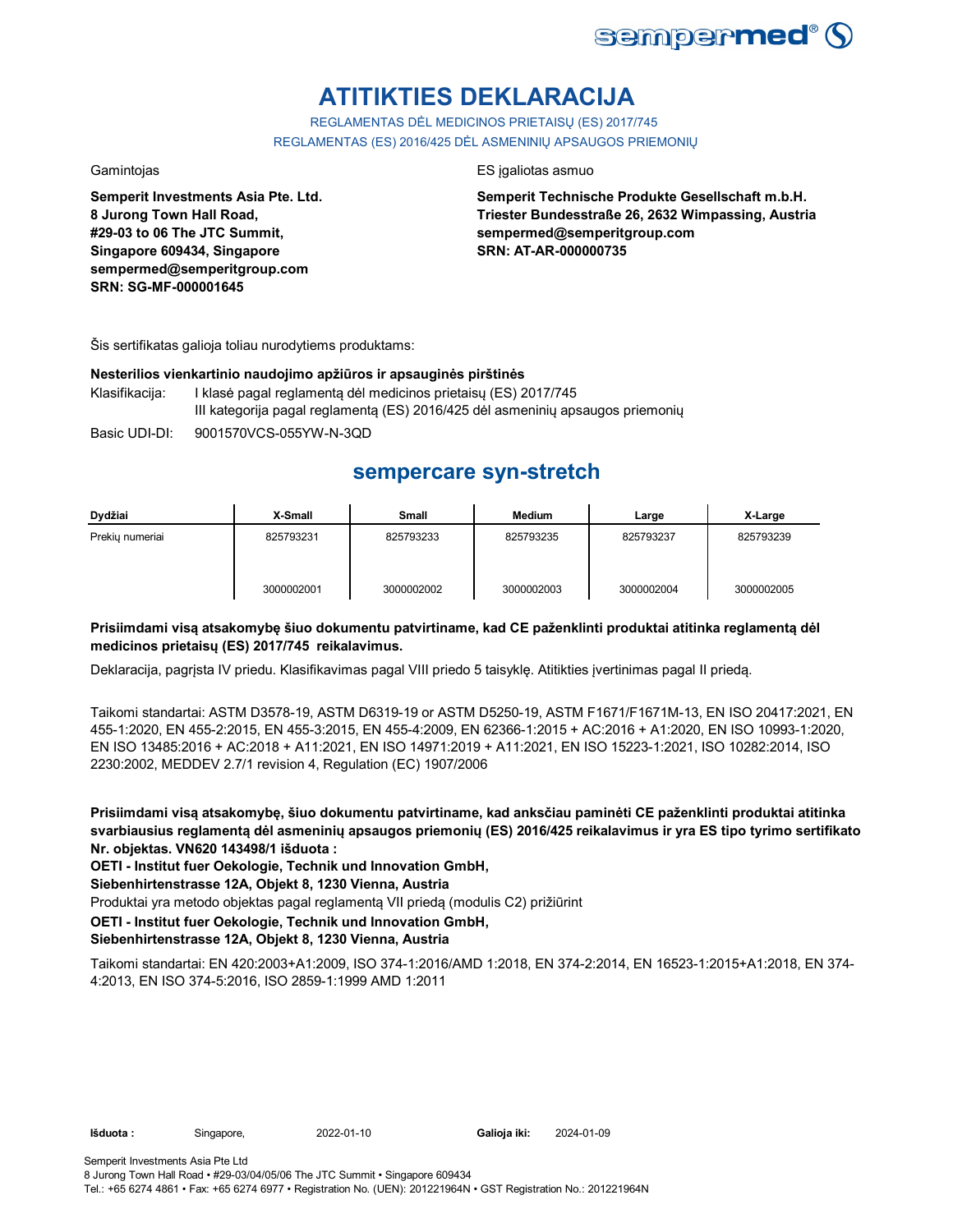

# **ATBILSTĪBAS DEKLARĀCIJA**

MEDICĪNAS IERĪČU REGULA (ES) 2017/745

REGULA (ES) 2016/425 PAR INDIVIDUĀLAJIEM AIZSARDZĪBAS LĪDZEKLIEM

### Likumīgais ražotājs **Pilnvarotais pārstāvis ES**

**Semperit Investments Asia Pte. Ltd. 8 Jurong Town Hall Road, #29-03 to 06 The JTC Summit, Singapore 609434, Singapore sempermed@semperitgroup.com SRN: SG-MF-000001645**

**Semperit Technische Produkte Gesellschaft m.b.H. Triester Bundesstraße 26, 2632 Wimpassing, Austria sempermed@semperitgroup.com SRN: AT-AR-000000735**

Šis sertifikāts ir derīgs šādam produktam:

### **Nesterili izmeklēšanas aizsargcimdi vienreizējai lietošanai**

Klasifikācija: I klase saskaņā ar medicīnas ierīču Regulu (ES) 2017/745 III kategorija saskaņā ar IAL Regulu (ES) 2016/425

Basic UDI-DI: 9001570VCS-055YW-N-3QD

## **sempercare syn-stretch**

| Izmēri          | X-Small    | Small      | Medium     | Large      | X-Large    |
|-----------------|------------|------------|------------|------------|------------|
| Artikula numurs | 825793231  | 825793233  | 825793235  | 825793237  | 825793239  |
|                 | 3000002001 | 3000002002 | 3000002003 | 3000002004 | 3000002005 |

### **Ar šo mēs apliecinām, ka iepriekš aprakstītais produkts ar CE marķējumu atbilst medicīnas ierīču (ES) 2017/745 regulas prasībām.**

Deklarācija, pamatojoties uz IV pielikumu. Klasifikācija saskaņā ar VIII pielikuma 5. noteikumu. Atbilstības novērtēšanas pamatā ir II pielikums.

Piemērotie standarti: ASTM D3578-19, ASTM D6319-19 or ASTM D5250-19, ASTM F1671/F1671M-13, EN ISO 20417:2021, EN 455-1:2020, EN 455-2:2015, EN 455-3:2015, EN 455-4:2009, EN 62366-1:2015 + AC:2016 + A1:2020, EN ISO 10993-1:2020, EN ISO 13485:2016 + AC:2018 + A11:2021, EN ISO 14971:2019 + A11:2021, EN ISO 15223- 1:2021, ISO 10282:2014, ISO 2230:2002, MEDDEV 2.7/1 revision 4, Regulation (EC) 1907/2006

**Ar šo mēs apliecinām, ka iepriekš aprakstītais produkts ar CE marķējumu atbilst Regulas (ES) 2016/425 par individuālajiem aizsardzības līdzekļiem piemērojamajiem noteikumiem un ir identisks individuālajiem aizsardzības līdzekļiem, uz kuriem attiecas ES tipa pārbaudes sertifikāts Nr. VN620 143498/1 izdots :**

un uz to attiecas Regulas (ES) 2016/425 VII pielikumā (C2 modulis) noteiktā procedūra **OETI - Institut fuer Oekologie, Technik und Innovation GmbH, Siebenhirtenstrasse 12A, Objekt 8, 1230 Vienna, Austria OETI - Institut fuer Oekologie, Technik und Innovation GmbH, Siebenhirtenstrasse 12A, Objekt 8, 1230 Vienna, Austria**

Piemērotie standarti: EN 420:2003+A1:2009, ISO 374-1:2016/AMD 1:2018, EN 374-2:2014, EN 16523-1:2015+A1:2018, EN 374-4:2013, EN ISO 374-5:2016, ISO 2859-1:1999 AMD 1:2011

**Izdots :** Singapore, 2022-01-10 **Derīgs līdz:**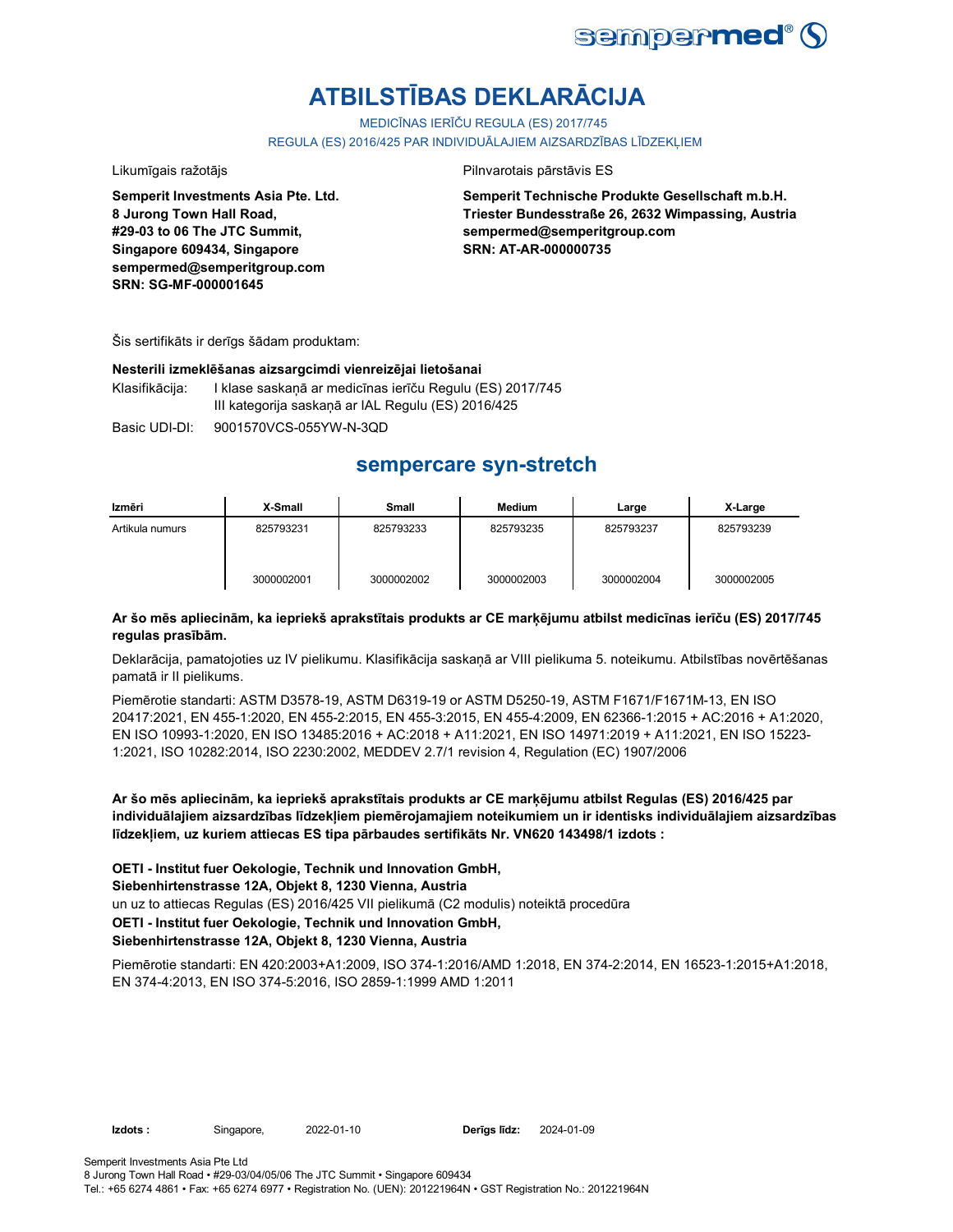

# **VASTAVUSDEKLARATSIOON**

MEDITSIINITOODETE MÄÄRUS (EL) 2017/745 ISIKUKAITSEVAHENDITE MÄÄRUS (EL) 2016/425

Tootja Volitatud esindaja EL-is

**Semperit Investments Asia Pte. Ltd. 8 Jurong Town Hall Road, #29-03 to 06 The JTC Summit, Singapore 609434, Singapore sempermed@semperitgroup.com SRN: SG-MF-000001645**

**Semperit Technische Produkte Gesellschaft m.b.H. Triester Bundesstraße 26, 2632 Wimpassing, Austria sempermed@semperitgroup.com SRN: AT-AR-000000735**

See sertifikaat kehtib järgmistele toodetele:

### **Mittesteriilne läbivaatus- ja kaitsekinnas ühekordseks kasutuseks**

Klassifikatsioon: I klass kooskõlas meditsiinitoodete määrusega (EU) 2017/745 III kategooria kooskõlas isikukaitsevahendite määrusega (EL) 2016/425

Basic UDI-DI: 9001570VCS-055YW-N-3QD

## **sempercare syn-stretch**

| Suurused     | X-Small    | <b>Small</b> | <b>Medium</b> | Large      | X-Large    |
|--------------|------------|--------------|---------------|------------|------------|
| Tootenumbrid | 825793231  | 825793233    | 825793235     | 825793237  | 825793239  |
|              | 3000002001 | 3000002002   | 3000002003    | 3000002004 | 3000002005 |

### **Kinnitame oma ainuvastutusel, et CE-märgisega tooted on kooskõlas meditsiinitoodete määruse (EU) 2017/745 nõuetega.**

Deklaratsioon põhineb IV lisal. Klassifikatsioon kooskõlas VIII lisa 5. reegliga. Vastavushindamine põhineb II lisal.

Kohaldatud normid: ASTM D3578-19, ASTM D6319-19 or ASTM D5250-19, ASTM F1671/F1671M-13, EN ISO 20417:2021, EN 455-1:2020, EN 455-2:2015, EN 455-3:2015, EN 455-4:2009, EN 62366-1:2015 + AC:2016 + A1:2020, EN ISO 10993- 1:2020, EN ISO 13485:2016 + AC:2018 + A11:2021, EN ISO 14971:2019 + A11:2021, EN ISO 15223-1:2021, ISO 10282:2014, ISO 2230:2002, MEDDEV 2.7/1 revision 4, Regulation (EC) 1907/2006

**Kinnitame oma ainuvastutusel, et eespool nimetatud CE-märgistusega tooted on kooskõlas isikukaitsevahendite määruse (EL) 2016/425 põhisätetega ning on identsed isikukaitsevahenditega, mille kohta on välja antud EÜ tüübihindamistõend nrVN620 143498/1 välja :**

**OETI - Institut fuer Oekologie, Technik und Innovation GmbH, Siebenhirtenstrasse 12A, Objekt 8, 1230 Vienna, Austria**

Toodetele kohaldub määruse VII lisa (moodul C2) menetlus, mille üle teostab järelevalvet

## **OETI - Institut fuer Oekologie, Technik und Innovation GmbH,**

### **Siebenhirtenstrasse 12A, Objekt 8, 1230 Vienna, Austria**

Kohaldatud normid: EN 420:2003+A1:2009, ISO 374-1:2016/AMD 1:2018, EN 374-2:2014, EN 16523-1:2015+A1:2018, EN 374-4:2013, EN ISO 374-5:2016, ISO 2859-1:1999 AMD 1:2011

**Välja andmise aeg :** Singapore, 2022-01-10

**Kehtivusaeg: 2024-01-09**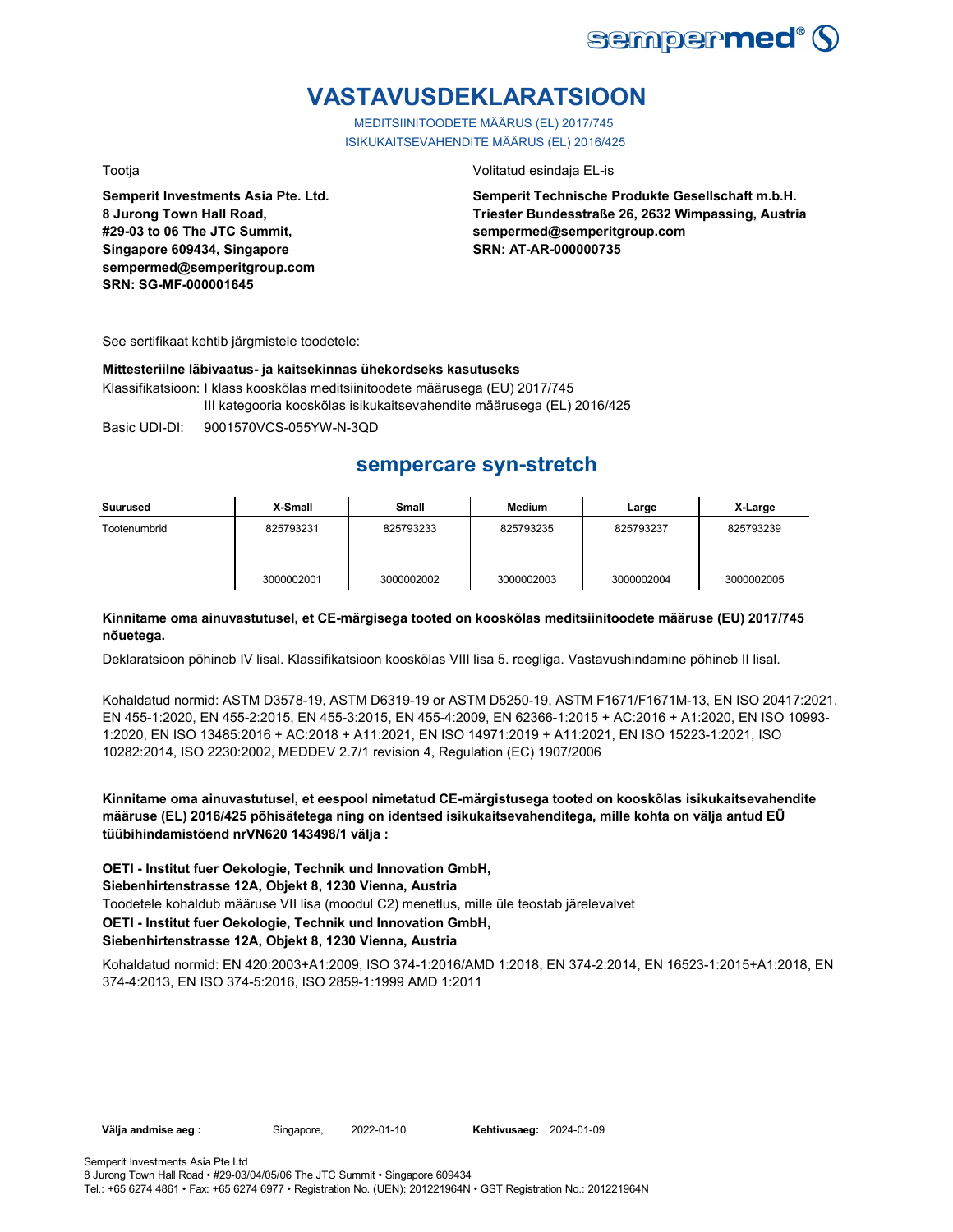

# **PROHLÁŠENÍ O SHODĚ**

NAŘÍZENÍ O ZDRAVOTNICKÝCH PROSTŘEDCÍCH (EU) 2017/745 NAŘÍZENÍ (EU) 2016/425 PRO OSOBNÍ OCHRANNÉ PROSTŘEDKY

**Semperit Investments Asia Pte. Ltd. 8 Jurong Town Hall Road, #29-03 to 06 The JTC Summit, Singapore 609434, Singapore sempermed@semperitgroup.com SRN: SG-MF-000001645**

Výrobce EU zplnomocněný zástupce

**Semperit Technische Produkte Gesellschaft m.b.H. Triester Bundesstraße 26, 2632 Wimpassing, Austria sempermed@semperitgroup.com SRN: AT-AR-000000735**

Tento certifikát je platný pro následující produkty:

### **Nesterilní vyšetřovací a ochranné rukavice pro jednorázové použití**

Klasifikace Třída I podle nařízení o zdravotnických prostředcích (EU) 2017/745 Kategorie III podle nařízení o OOP (EU) 2016/425

Basic UDI-DI: 9001570VCS-055YW-N-3QD

## **sempercare syn-stretch**

| Velikosti      | X-Small    | Small      | <b>Medium</b> | Large      | X-Large    |
|----------------|------------|------------|---------------|------------|------------|
| Číslo produktu | 825793231  | 825793233  | 825793235     | 825793237  | 825793239  |
|                | 3000002001 | 3000002002 | 3000002003    | 3000002004 | 3000002005 |

### **Tímto potvrzujeme s výlučnou odpovědností, že produkty označené CE souhlasí se požadavky nařízení o zdravotnických prostředcích (EU) 2017/745.**

Prohlášení na základě přílohy IV. Klasifikace podle pravidla 5 přílohy VIII. Posouzení shody je založeno na příloze II.

Použité normy: ASTM D3578-19, ASTM D6319-19 or ASTM D5250-19, ASTM F1671/F1671M-13, EN ISO 20417:2021, EN 455-1:2020, EN 455-2:2015, EN 455-3:2015, EN 455-4:2009, EN 62366-1:2015 + AC:2016 + A1:2020, EN ISO 10993- 1:2020, EN ISO 13485:2016 + AC:2018 + A11:2021, EN ISO 14971:2019 + A11:2021, EN ISO 15223-1:2021, ISO 10282:2014, ISO 2230:2002, MEDDEV 2.7/1 revision 4, Regulation (EC) 1907/2006

**Tímto potvrzujeme s výlučnou odpovědností, že výše uvedené produkty označené jako CE souhlasí s příslušnými ustanoveními nařízení (EU) 2016/425 pro Osobní ochranné prostředky a jsou předmětem přezkoušení EU č.VN620 143498/1 vystaveno :**

**OETI - Institut fuer Oekologie, Technik und Innovation GmbH,** 

**Siebenhirtenstrasse 12A, Objekt 8, 1230 Vienna, Austria**

Produkty jsou předmětem procesu podle dodatku VII (moduly, C2) nařízení pod dohledem

### **OETI - Institut fuer Oekologie, Technik und Innovation GmbH,**

**Siebenhirtenstrasse 12A, Objekt 8, 1230 Vienna, Austria**

Použité normy: EN 420:2003+A1:2009, ISO 374-1:2016/AMD 1:2018, EN 374-2:2014, EN 16523-1:2015+A1:2018, EN 374- 4:2013, EN ISO 374-5:2016, ISO 2859-1:1999 AMD 1:2011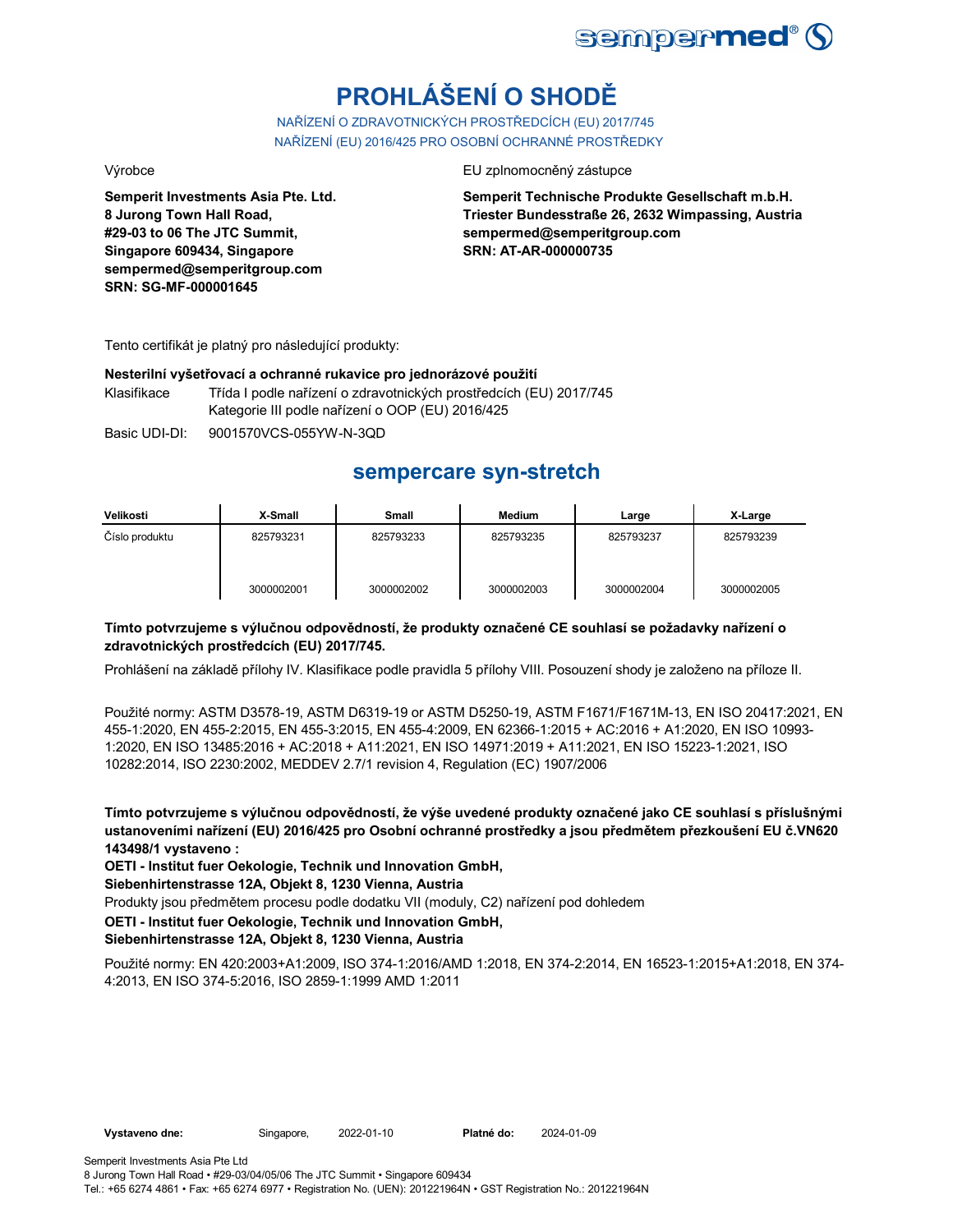

# **VYHLÁSENIE O ZHODE**

NARIADENIE (EU) 2017/745 O ZDRAVOTNÍCKYCH POMÔCKACH NARIADENIE (EÚ) 2016/425 O OSOBNÝCH OCHRANNÝCH PROSTRIEDKOCH

Výrobca Splnomocnenec pre EÚ

**Semperit Investments Asia Pte. Ltd. 8 Jurong Town Hall Road, #29-03 to 06 The JTC Summit, Singapore 609434, Singapore sempermed@semperitgroup.com SRN: SG-MF-000001645**

**Semperit Technische Produkte Gesellschaft m.b.H. Triester Bundesstraße 26, 2632 Wimpassing, Austria sempermed@semperitgroup.com SRN: AT-AR-000000735**

Tento certifikát je platný pre nasledujúce body:

### **Nesterilné vyšetrovacie a ochranné rukavice na jedno použitie**

Basic UDI-DI: 9001570VCS-055YW-N-3QD Klasifikácia: Trieda I podľa Nariadenia (EU) 2017/745 o zdravotníckych pomôckach Kategória III podľa Nariadenia o osobných ochranných pomôckach (EU) 2016/425

## **sempercare syn-stretch**

| Veľkosti      | X-Small    | Small      | <b>Medium</b> | Large      | X-Large    |
|---------------|------------|------------|---------------|------------|------------|
| Výrobné čísla | 825793231  | 825793233  | 825793235     | 825793237  | 825793239  |
|               | 3000002001 | 3000002002 | 3000002003    | 3000002004 | 3000002005 |

### **Týmto vo svojej výhradnej zodpovednosti potvrdzujeme, že výrobky označené symbolom CE sú v súlade so požiadavkami Nariadenia (EU) 2017/745 o zdravotníckych pomôckach.**

Vyhlásenie na základe prílohy IV. Klasifikácia podľa pravidla 5 prílohy VIII. Posudzovanie zhody je založené na prílohe II.

Súvisiace normy: ASTM D3578-19, ASTM D6319-19 or ASTM D5250-19, ASTM F1671/F1671M-13, EN ISO 20417:2021, EN 455-1:2020, EN 455-2:2015, EN 455-3:2015, EN 455-4:2009, EN 62366-1:2015 + AC:2016 + A1:2020, EN ISO 10993- 1:2020, EN ISO 13485:2016 + AC:2018 + A11:2021, EN ISO 14971:2019 + A11:2021, EN ISO 15223-1:2021, ISO 10282:2014, ISO 2230:2002, MEDDEV 2.7/1 revision 4, Regulation (EC) 1907/2006

**Týmto vo svojej výhradnej zodpovednosti potvrdzujeme, že výrobky označené symbolom CE sú v súlade so smerodajnými ustanoveniami Nariadenia (EÚ) 2016/425 o osobných ochranných prostriedkoch a sú predmetom EU - Osvedčenia o typovej skúške č. VN620 143498/1 vyhotovené :**

Výrobky sú predmetom konania podľa dodatku VII (moduly C2) Nariadenia pod dohľadom **OETI - Institut fuer Oekologie, Technik und Innovation GmbH, Siebenhirtenstrasse 12A, Objekt 8, 1230 Vienna, Austria OETI - Institut fuer Oekologie, Technik und Innovation GmbH, Siebenhirtenstrasse 12A, Objekt 8, 1230 Vienna, Austria**

Súvisiace normy: EN 420:2003+A1:2009, ISO 374-1:2016/AMD 1:2018, EN 374-2:2014, EN 16523-1:2015+A1:2018, EN 374-4:2013, EN ISO 374-5:2016, ISO 2859-1:1999 AMD 1:2011

**Vyhotovené dňa:** Singapore, 2022-01-10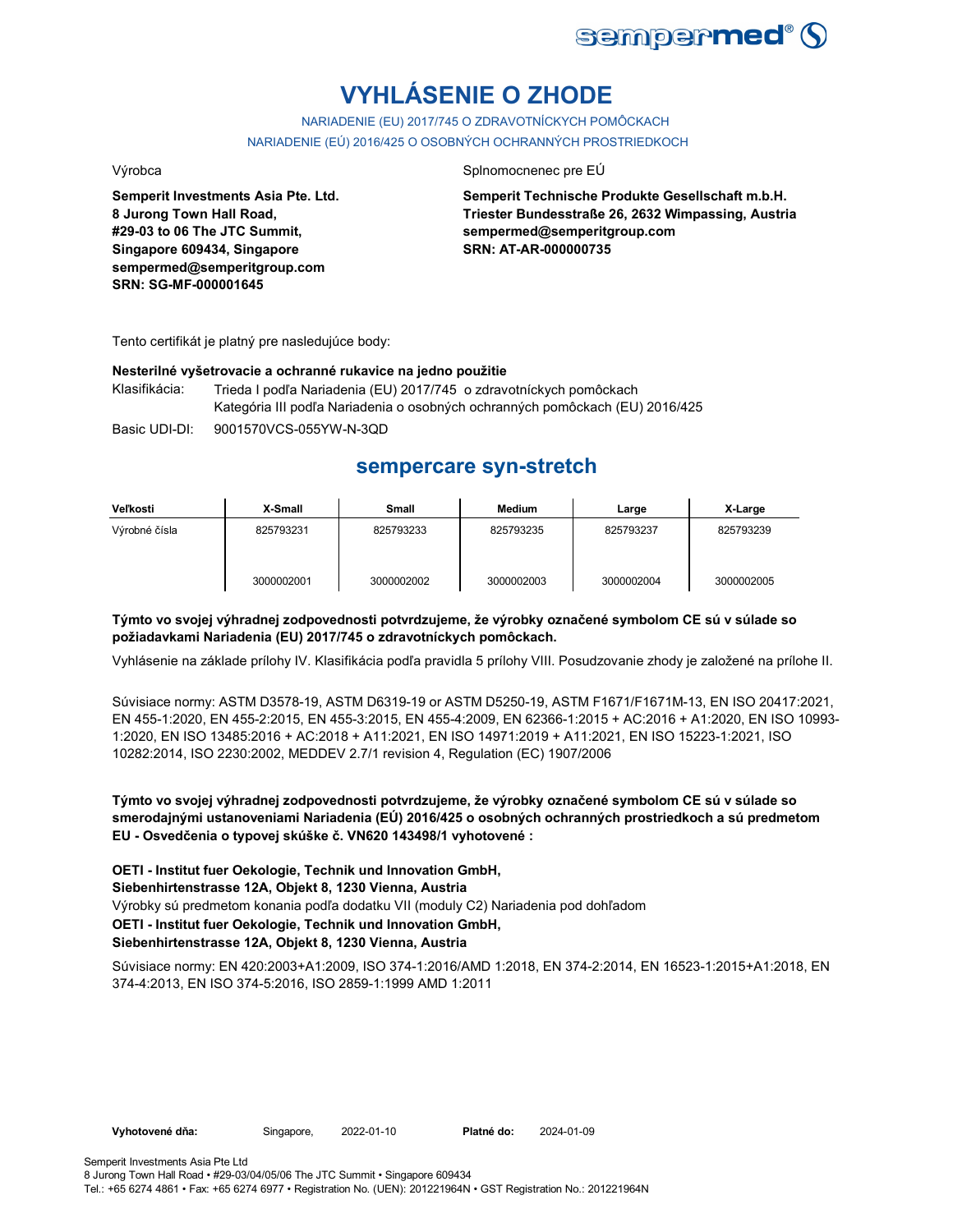

# **MEGFELELŐSÉGI NYILATKOZAT**

ORVOSTECHNIKAI ESZKÖZÖKRŐL SZÓLÓ (EU) 2017/745 RENDELET EGYÉNI VÉDŐESZKÖZÖKRŐL SZÓLÓ (EU) 2016/425 RENDELET

Gyártó EU-meghatalmazott

**Semperit Investments Asia Pte. Ltd. 8 Jurong Town Hall Road, #29-03 to 06 The JTC Summit, Singapore 609434, Singapore sempermed@semperitgroup.com SRN: SG-MF-000001645**

### **Semperit Technische Produkte Gesellschaft m.b.H. Triester Bundesstraße 26, 2632 Wimpassing, Austria sempermed@semperitgroup.com SRN: AT-AR-000000735**

Ez a tanúsítvány a következő termékekre érvényes:

### **Egyszer használatos, nem steril vizsgálati- és védőkesztyű**

Osztályozás: I. osztály az orvostechnikai eszközökről szóló (EU) 2017/745 rendelet szerint III. kategória az egyéni védőeszközökről szóló (EU) 2016/425 rendelet szerint

Basic UDI-DI: 9001570VCS-055YW-N-3QD

## **sempercare syn-stretch**

| Méretek    | X-Small    | Small      | <b>Medium</b> | Large      | X-Large    |
|------------|------------|------------|---------------|------------|------------|
| Cikkszámok | 825793231  | 825793233  | 825793235     | 825793237  | 825793239  |
|            | 3000002001 | 3000002002 | 3000002003    | 3000002004 | 3000002005 |

### **Ezennel kizárólagos felelősségünk mellett kijelentjük, hogy a CE jelzésű termékek eszközökről szóló (EU) 2017/745 rendelet alapvető előírásainak.**

Con la presente, dichiariamo sotto la nostra esclusiva responsabilità che il prodotto con marchio CE sopra descritto soddisfa i requisiti del regolamento sui dispositivi medici (UE) 2017/745 .

Alkalmazott szabványok: ASTM D3578-19, ASTM D6319-19 or ASTM D5250-19, ASTM F1671/F1671M-13, EN ISO 20417:2021, EN 455-1:2020, EN 455-2:2015, EN 455-3:2015, EN 455-4:2009, EN 62366-1:2015 + AC:2016 + A1:2020, EN ISO 10993-1:2020, EN ISO 13485:2016 + AC:2018 + A11:2021, EN ISO 14971:2019 + A11:2021, EN ISO 15223- 1:2021, ISO 10282:2014, ISO 2230:2002, MEDDEV 2.7/1 revision 4, Regulation (EC) 1907/2006

**Ezennel kizárólagos felelősségünk mellett kijelentjük, hogy a fent említett CE jelzésű termékek megfelelnek az egyéni védőeszközökre irányuló 2016/425/EU rendelet vonatkozó előírásainak és vonatkozik rájuk a megfelelő számú EU-típusvizsgálati tanúsítvány VN620 143498/1 kelt : OETI - Institut fuer Oekologie, Technik und Innovation GmbH, Siebenhirtenstrasse 12A, Objekt 8, 1230 Vienna, Austria**

A termékekre vonatkozik a rendelet VII. melléklete (C2 modul) szerinti eljárás a következő személy felügyelete mellett: **OETI - Institut fuer Oekologie, Technik und Innovation GmbH, Siebenhirtenstrasse 12A, Objekt 8, 1230 Vienna, Austria**

Alkalmazott szabványok: EN 420:2003+A1:2009, ISO 374-1:2016/AMD 1:2018, EN 374-2:2014, EN 16523- 1:2015+A1:2018, EN 374-4:2013, EN ISO 374-5:2016, ISO 2859-1:1999 AMD 1:2011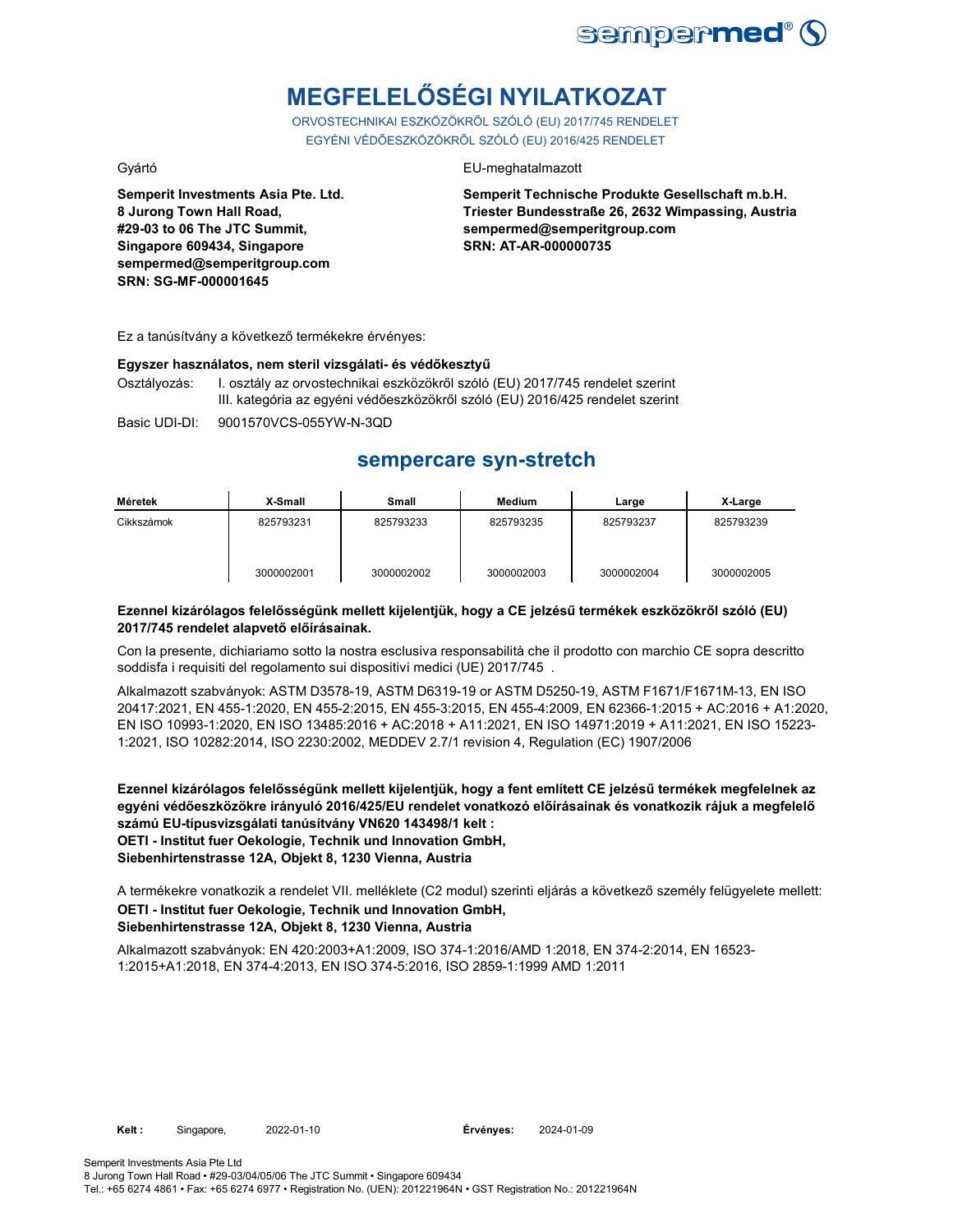

# **IZJAVA O SKLADNOSTI**

UREDBA O MEDICINSKIH PRIPOMOČKIH (EU) 2017/745/EGS UREDBA (EU) 2016/425 ZA OSEBNO VAROVALNO OPREMO

**Semperit Investments Asia Pte. Ltd. 8 Jurong Town Hall Road, #29-03 to 06 The JTC Summit, Singapore 609434, Singapore sempermed@semperitgroup.com SRN: SG-MF-000001645**

### Proizvajalec **Proizvajalec** Pooblaščen zastopnik EU

**Semperit Technische Produkte Gesellschaft m.b.H. Triester Bundesstraße 26, 2632 Wimpassing, Austria sempermed@semperitgroup.com SRN: AT-AR-000000735**

To potrdilo velja za naslednje izdelke:

### **Nesterilne zaščitne rokavice in rokavice za preglede za enkratno uporabo**

Klasifikacija: Razred I v skladu z Uredbo o medicinskih pripomočkih (EU) 2017/745/EGS Kategorija III v skladu z Uredbo OVO (EU) 2016/425

Basic UDI-DI: 9001570VCS-055YW-N-3QD

## **sempercare syn-stretch**

| Velikosti         | X-Small    | Small      | <b>Medium</b> | Large      | X-Large    |
|-------------------|------------|------------|---------------|------------|------------|
| Stevilke izdelkov | 825793231  | 825793233  | 825793235     | 825793237  | 825793239  |
|                   | 3000002001 | 3000002002 | 3000002003    | 3000002004 | 3000002005 |

### **S to izključno odgovornostjo izjavljamo, da so izdelki z oznako CE v skladu z zahtevami Uredbe za medicinske pripomočke (EU) 2017/745.**

Izjava na podlagi Priloge IV. Razvrstitev v skladu s Prilogo VIII k Pravilniku 5. Ocenjevanje skladnosti temelji na Prilogi II.

Uporabljeni standardi: ASTM D3578-19, ASTM D6319-19 or ASTM D5250-19, ASTM F1671/F1671M-13, EN ISO 20417:2021, EN 455-1:2020, EN 455-2:2015, EN 455-3:2015, EN 455-4:2009, EN 62366-1:2015 + AC:2016 + A1:2020, EN ISO 10993-1:2020, EN ISO 13485:2016 + AC:2018 + A11:2021, EN ISO 14971:2019 + A11:2021, EN ISO 15223- 1:2021, ISO 10282:2014, ISO 2230:2002, MEDDEV 2.7/1 revision 4, Regulation (EC) 1907/2006

**S to izključno odgovornostjo izjavljamo, da so zgoraj navedeni izdelki z oznako CE v skladu z bistvenimi zahtevami Uredbe (EU) 2016/425 za osebno varovalno opremo in so predmet certifikata ES o pregledu tipa št. VN620 143498/1 izdano :**

**OETI - Institut fuer Oekologie, Technik und Innovation GmbH,** 

**Siebenhirtenstrasse 12A, Objekt 8, 1230 Vienna, Austria**

Izdelki so predmet postopka v skladu s Prilogo VII (modul C2) uredbe pod nadzorom

## **OETI - Institut fuer Oekologie, Technik und Innovation GmbH,**

### **Siebenhirtenstrasse 12A, Objekt 8, 1230 Vienna, Austria**

Uporabljeni standardi: EN 420:2003+A1:2009, ISO 374-1:2016/AMD 1:2018, EN 374-2:2014, EN 16523-1:2015+A1:2018, EN 374-4:2013, EN ISO 374-5:2016, ISO 2859-1:1999 AMD 1:2011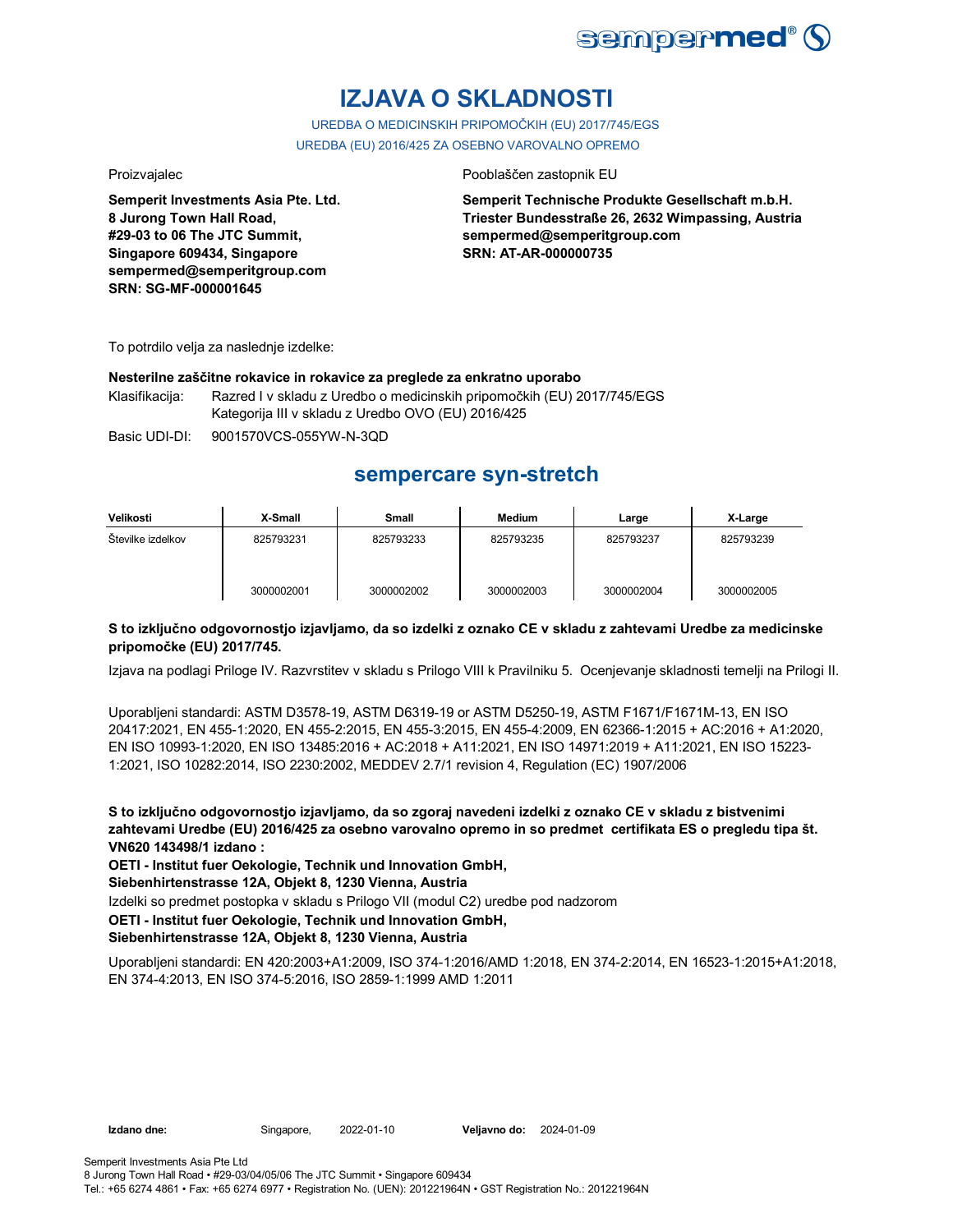

# **IZJAVA O SUKLADNOSTI**

UREDBA O MEDICINSKIM PROIZVODIMA (EU) 2017/745 UREDBA (EU) 2016/425 O OSOBNOJ ZAŠTITNOJ OPREMI

Proizvođač Ovlašteni predstavnik u EU

**Semperit Investments Asia Pte. Ltd. 8 Jurong Town Hall Road, #29-03 to 06 The JTC Summit, Singapore 609434, Singapore sempermed@semperitgroup.com SRN: SG-MF-000001645**

**Semperit Technische Produkte Gesellschaft m.b.H. Triester Bundesstraße 26, 2632 Wimpassing, Austria sempermed@semperitgroup.com SRN: AT-AR-000000735**

Ovaj certifikat vrijedi za sljedeće proizvode:

### **Nesterilne zaštitne rukavice za pregled za jednokratnu uporabu**

Klasifikacija: Klasa I. prema Direktivi o medicinskim proizvodima (EU) 2017/745 Kategorija III. prema Uredbi o osobnoj zaštitnoj opremi (EU) 2016/425

Basic UDI-DI: 9001570VCS-055YW-N-3QD

## **sempercare syn-stretch**

| Veličine    | X-Small    | Small      | <b>Medium</b> | Large      | X-Large    |
|-------------|------------|------------|---------------|------------|------------|
| Br. artikla | 825793231  | 825793233  | 825793235     | 825793237  | 825793239  |
|             | 3000002001 | 3000002002 | 3000002003    | 3000002004 | 3000002005 |

### **Ovim putem izjavljujemo pod punom odgovornošću da su proizvodi s CE oznakom sukladni s zahtjevima Uredbe o medicinskim proizvodima (EU) 2017/745.**

Izjava se temelji na Prilogu IV. Klasifikacija prema pravilu 5, Prilog VIII. Ocjenjivanje sukladnosti prema Prilogu II.

Primijenjene norme: ASTM D3578-19, ASTM D6319-19 or ASTM D5250-19, ASTM F1671/F1671M-13, EN ISO 20417:2021, EN 455-1:2020, EN 455-2:2015, EN 455-3:2015, EN 455-4:2009, EN 62366-1:2015 + AC:2016 + A1:2020, EN ISO 10993-1:2020, EN ISO 13485:2016 + AC:2018 + A11:2021, EN ISO 14971:2019 + A11:2021, EN ISO 15223-1:2021, ISO 10282:2014, ISO 2230:2002, MEDDEV 2.7/1 revision 4, Regulation (EC) 1907/2006

**Ovim putem izjavljujemo pod punom odgovornošću da su prethodno navedeni proizvodi s CE oznakom sukladni s mjerodavnim odredbama Uredbe (EU) 2016/425 o osobnoj zaštitnoj opremi i da su predmet EU certifikata o ispitivanju tipa br.VN620 143498/1 izdano :**

**OETI - Institut fuer Oekologie, Technik und Innovation GmbH,** 

**Siebenhirtenstrasse 12A, Objekt 8, 1230 Vienna, Austria**

Proizvodi podliježu postupku iz Dodatka VII. (modul C2) Uredbe pod nadzorom

**OETI - Institut fuer Oekologie, Technik und Innovation GmbH,** 

**Siebenhirtenstrasse 12A, Objekt 8, 1230 Vienna, Austria**

Primijenjene norme: EN 420:2003+A1:2009, ISO 374-1:2016/AMD 1:2018, EN 374-2:2014, EN 16523-1:2015+A1:2018, EN 374-4:2013, EN ISO 374-5:2016, ISO 2859-1:1999 AMD 1:2011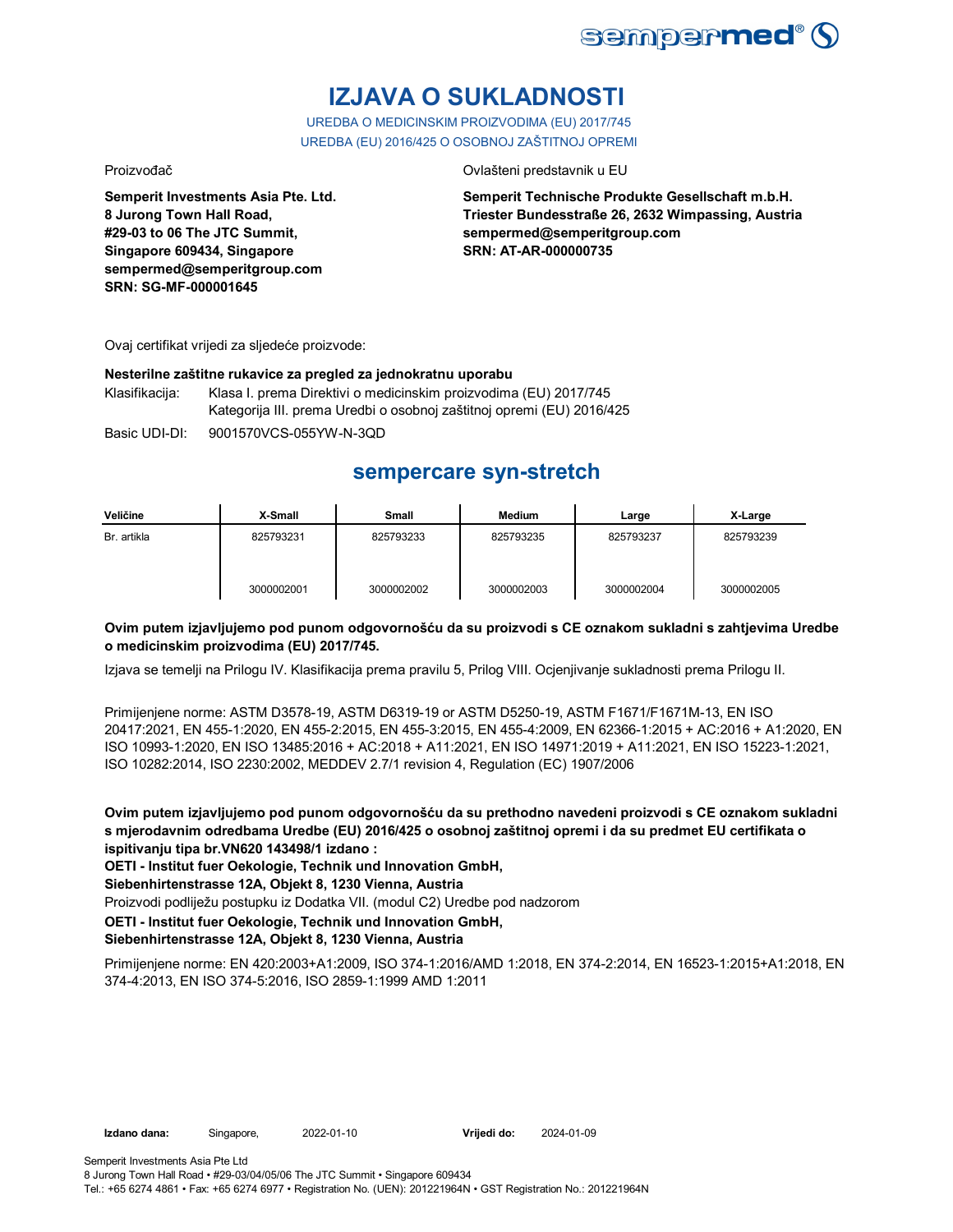

# **DEKLARACJA ZGODNOŚCI**

ROZPORZĄDZENIE W SPRAWIE WYROBÓW MEDYCZNYCH (UE) 2017/745 ROZPORZĄDZENIE W SPRAWIE ŚRODKÓW OCHRONY INDYWIDUALNEJ (UE) 2016/425

**Semperit Investments Asia Pte. Ltd. 8 Jurong Town Hall Road, #29-03 to 06 The JTC Summit, Singapore 609434, Singapore sempermed@semperitgroup.com SRN: SG-MF-000001645**

### Producent **Autoryzowany przedstawiciel w UE**

**Semperit Technische Produkte Gesellschaft m.b.H. Triester Bundesstraße 26, 2632 Wimpassing, Austria sempermed@semperitgroup.com SRN: AT-AR-000000735**

Niniejszy certyfikat obowiązuje w odniesieniu do następującego produktu:

### **Niesterylne rękawice medyczne i ochronne jednorazowego użytku**

Klasyfikacja: Klasa I zgodnie z rozporządzeniem (UE) 2017/745 w sprawie wyrobów medycznych Kategoria III zgodnie z rozporządzeniem (UE) 2016/425 w sprawie środków ochrony indywidualnej

Basic UDI-DI: 9001570VCS-055YW-N-3QD

## **sempercare syn-stretch**

| Rozmiary         | X-Small    | Small      | <b>Medium</b> | Large      | X-Large    |
|------------------|------------|------------|---------------|------------|------------|
| Numery artykułów | 825793231  | 825793233  | 825793235     | 825793237  | 825793239  |
|                  | 3000002001 | 3000002002 | 3000002003    | 3000002004 | 3000002005 |

### **Niniejszym oświadczamy, na naszą wyłączną odpowiedzialność, że opisany powyżej produkt z oznakowaniem CE jest zgodny z wymogami rozporządzenia w sprawie wyrobów medycznych (UE) 2017/745.**

Deklaracja na podstawie załącznika IV. Klasyfikacja jest zgodna z zasadą 5, załącznik VIII. Ocenę zgodności przeprowadza się na podstawie załącznika II.

Zastosowane normy: ASTM D3578-19, ASTM D6319-19 or ASTM D5250-19, ASTM F1671/F1671M-13, EN ISO 20417:2021, EN 455-1:2020, EN 455-2:2015, EN 455-3:2015, EN 455-4:2009, EN 62366-1:2015 + AC:2016 + A1:2020, EN ISO 10993-1:2020, EN ISO 13485:2016 + AC:2018 + A11:2021, EN ISO 14971:2019 + A11:2021, EN ISO 15223- 1:2021, ISO 10282:2014, ISO 2230:2002, MEDDEV 2.7/1 revision 4, Regulation (EC) 1907/2006

**Na własną odpowiedzialność oświadczamy niniejszym, że opisany powyżej produkt z oznakowaniem CE jest zgodny z obowiązującymi przepisami rozporządzenia (UE) 2016/425 w sprawie środków ochrony indywidualnej i jest identyczny ze środkami ochrony indywidualnej, których dotyczy certyfikat badania typu UE nr VN620 143498/1 data przez:**

**OETI - Institut fuer Oekologie, Technik und Innovation GmbH,** 

**Siebenhirtenstrasse 12A, Objekt 8, 1230 Vienna, Austria**

Produkty podlegają procedurze określonej w załączniku VII (moduł C2) rozporządzenia pod nadzorem

### **OETI - Institut fuer Oekologie, Technik und Innovation GmbH,**

### **Siebenhirtenstrasse 12A, Objekt 8, 1230 Vienna, Austria**

Zastosowane normy: EN 420:2003+A1:2009, ISO 374-1:2016/AMD 1:2018, EN 374-2:2014, EN 16523-1:2015+A1:2018, EN 374-4:2013, EN ISO 374-5:2016, ISO 2859-1:1999 AMD 1:2011

Semperit Investments Asia Pte Ltd 8 Jurong Town Hall Road • #29-03/04/05/06 The JTC Summit • Singapore 609434 Tel.: +65 6274 4861 • Fax: +65 6274 6977 • Registration No. (UEN): 201221964N • GST Registration No.: 201221964N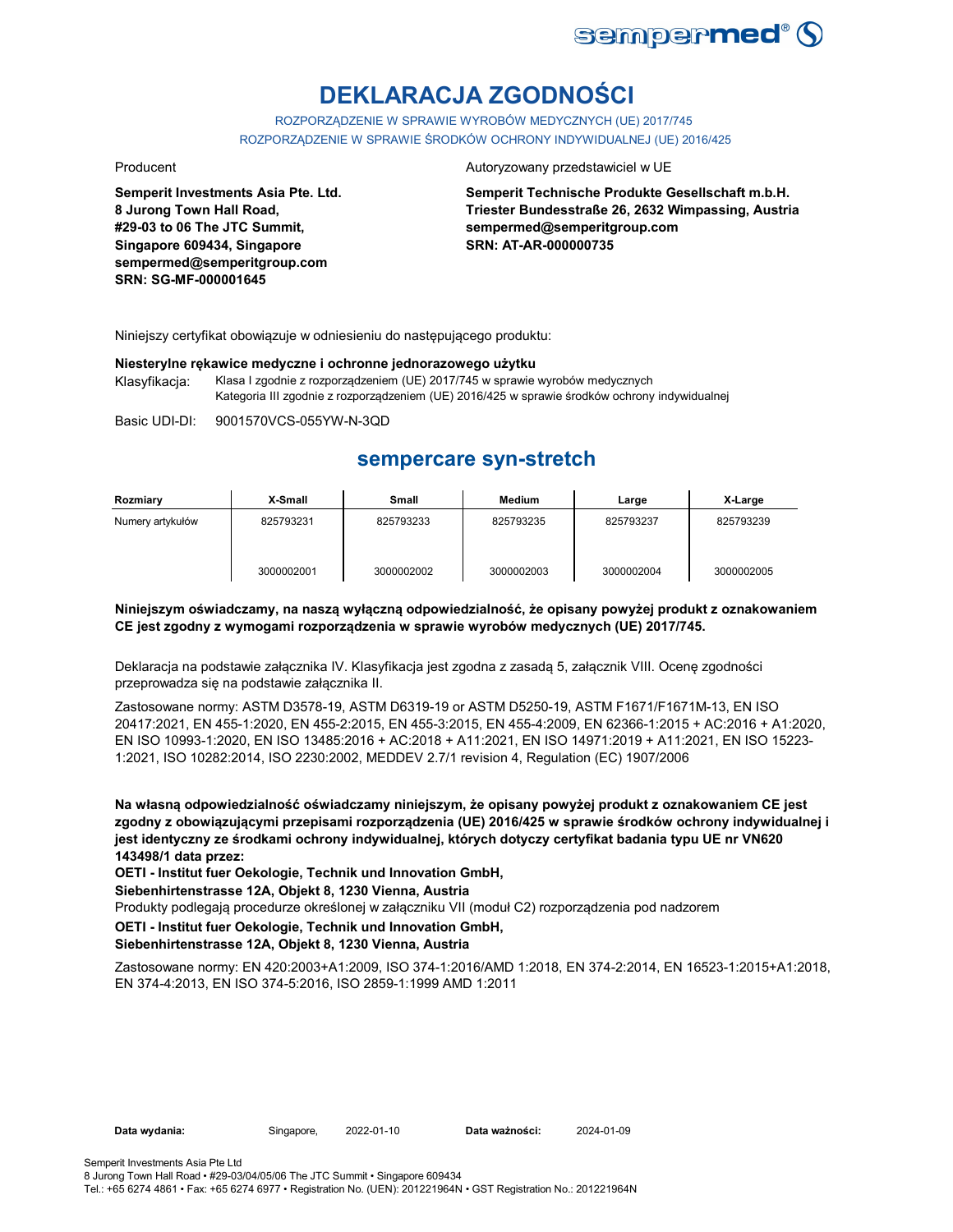

# **DECLARAȚIE DE CONFORMITATE**

REGULAMENTULUI PRIVIND PRODUSELE MEDICALE (EU) 2017/745 REGULAMENTULUI (EU) 2016/425 PENTRU ECHIPAMENTUL PERSONAL DE PROTECȚIE

**Semperit Investments Asia Pte. Ltd. 8 Jurong Town Hall Road, #29-03 to 06 The JTC Summit, Singapore 609434, Singapore sempermed@semperitgroup.com SRN: SG-MF-000001645**

### Producător **Producător** Persoană împuternicită EU

**Semperit Technische Produkte Gesellschaft m.b.H. Triester Bundesstraße 26, 2632 Wimpassing, Austria sempermed@semperitgroup.com SRN: AT-AR-000000735**

Acest certificat este valabil pentru următoarele produse:

### **Mânușă de consult și de protecție nesterilă de unică folosință**

clasificare: Clasa I conform règlementi privind produsele medicale (EU) 2017/745 Categoria III conform ordonanței EPP (EU) 2016/425

Basic UDI-DI: 9001570VCS-055YW-N-3QD

## **sempercare syn-stretch**

| mărimi               | X-Small    | <b>Small</b> | <b>Medium</b> | Large      | X-Large    |
|----------------------|------------|--------------|---------------|------------|------------|
| Numerele de articole | 825793231  | 825793233    | 825793235     | 825793237  | 825793239  |
|                      | 3000002001 | 3000002002   | 3000002003    | 3000002004 | 3000002005 |

### **Prin prezenta confirmăm preluând toată responsabilitatea că produsele marcate CE corespund cerințelor din Regulamentului privind produsele medicale (EU) 2017/745 .**

Declarație bazată pe anexa IV. Clasificare în conformitate cu regula 5, anexa VIII. Evaluarea conformității se bazează pe anexa II.

Normele aplicate: ASTM D3578-19, ASTM D6319-19 or ASTM D5250-19, ASTM F1671/F1671M-13, EN ISO 20417:2021, EN 455-1:2020, EN 455-2:2015, EN 455-3:2015, EN 455-4:2009, EN 62366-1:2015 + AC:2016 + A1:2020, EN ISO 10993-1:2020, EN ISO 13485:2016 + AC:2018 + A11:2021, EN ISO 14971:2019 + A11:2021, EN ISO 15223-1:2021, ISO 10282:2014, ISO 2230:2002, MEDDEV 2.7/1 revision 4, Regulation (EC) 1907/2006

**Prin prezenta confirmăm preluând toată responsabilitatea că produsele marcate CE indicate mai sus corespund cerințelor de bază (EU) 2016/425 pentru echipamente personale de protecție și acestea sunt obiectul certificării de tip CE nr. VN620 143498/1 eliberat prin:**

**OETI - Institut fuer Oekologie, Technik und Innovation GmbH,** 

**Siebenhirtenstrasse 12A, Objekt 8, 1230 Vienna, Austria**

Produsele sunt obiectul procedurii conform anexei VII (modulul C2) sub supravegherea

### **OETI - Institut fuer Oekologie, Technik und Innovation GmbH,**

**Siebenhirtenstrasse 12A, Objekt 8, 1230 Vienna, Austria**

Normele aplicate: EN 420:2003+A1:2009, ISO 374-1:2016/AMD 1:2018, EN 374-2:2014, EN 16523-1:2015+A1:2018, EN 374- 4:2013, EN ISO 374-5:2016, ISO 2859-1:1999 AMD 1:2011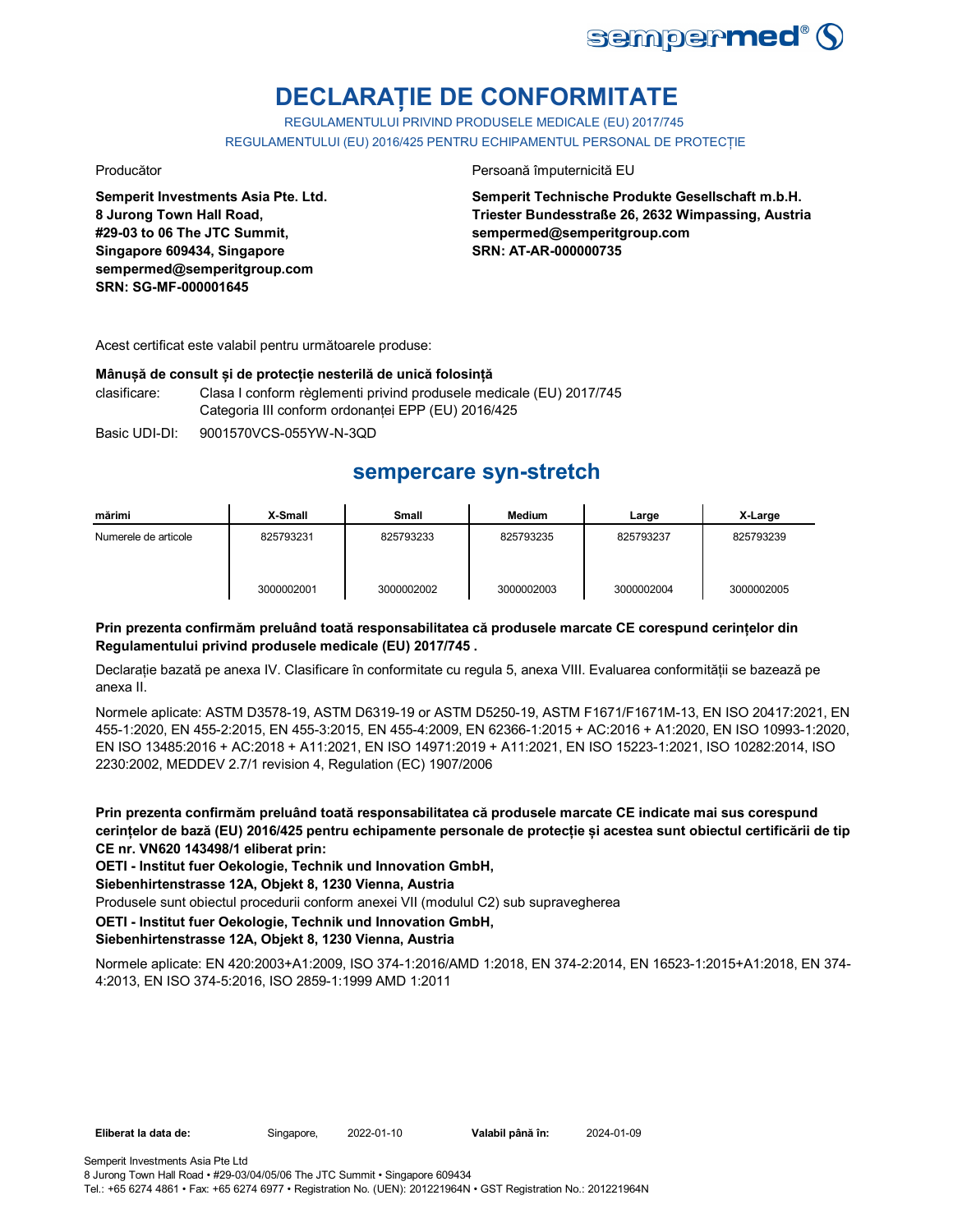

# **ΔΗΛΩΣΗ ΣΥΜΜΟΡΦΩΣΗΣ**

ΚΑΝΟΝΙΣΜΟΣ (EE) 2017/745 ΠΕΡΙ ΙΑΤΡΟΤΕΧΝΟΛΟΓΙΚΩΝ ΠΡΟΪΟΝΤΩΝ ΚΑΝΟΝΙΣΜΟΣ (ΕΕ) 2016/425 ΠΕΡΙ ΜΕΣΩΝ ΑΤΟΜΙΚΗΣ ΠΡΟΣΤΑΣΙΑΣ

**Semperit Investments Asia Pte. Ltd. 8 Jurong Town Hall Road, #29-03 to 06 The JTC Summit, Singapore 609434, Singapore sempermed@semperitgroup.com SRN: SG-MF-000001645**

### Κατασκευαστής Εξουσιοδοτημένος αντιπρόσωπος στην ΕΕ

**Semperit Technische Produkte Gesellschaft m.b.H. Triester Bundesstraße 26, 2632 Wimpassing, Austria sempermed@semperitgroup.com SRN: AT-AR-000000735**

Το παρόν πιστοποιητικό ισχύει για τα ακόλουθα προϊόντα:

### **Μη αποστειρωμένο γάντι εξέτασης και προστατευτικό γάντι μιας χρήσης**

Ταξινόμηση: Κατηγορία I σύμφωνα με την Κανονισμό (EU) 2017/745 περί ιατροτεχνολογικών προϊόντων Κατηγορία II σύμφωνα με τον Κανονισμό (ΕΕ) 2016/425 περί ΜΑΠ

Basic UDI-DI: 9001570VCS-055YW-N-3QD

## **sempercare syn-stretch**

| Μενέθη            | X-Small    | Small      | Medium     | Large      | X-Large    |
|-------------------|------------|------------|------------|------------|------------|
| Αριθμοί προϊόντος | 825793231  | 825793233  | 825793235  | 825793237  | 825793239  |
|                   | 3000002001 | 3000002002 | 3000002003 | 3000002004 | 3000002005 |

### **Δια του παρόντος βεβαιώνουμε υπεύθυνα ότι τα προϊόντα με σήμανση CE ικανοποιούν τις απαιτήσεις της Κανονισμός (EU) 2017/745 περί ιατροτεχνολογικών προϊόντων.**

Δήλωση με βάση το παράρτημα IV. Ταξινόμηση σύμφωνα με τον κανόνα 5, παράρτημα VIII. Η αξιολόγηση της συμμόρφωσης βασίζεται στο παράρτημα II.

Εφαρμοζόμενα πρότυπα: ASTM D3578-19, ASTM D6319-19 or ASTM D5250-19, ASTM F1671/F1671M-13, EN ISO 20417:2021, EN 455-1:2020, EN 455-2:2015, EN 455-3:2015, EN 455-4:2009, EN 62366-1:2015 + AC:2016 + A1:2020, EN ISO 10993-1:2020, EN ISO 13485:2016 + AC:2018 + A11:2021, EN ISO 14971:2019 + A11:2021, EN ISO 15223-1:2021, ISO 10282:2014, ISO 2230:2002, MEDDEV 2.7/1 revision 4, Regulation (EC) 1907/2006

### **Δια του παρόντος βεβαιώνουμε υπεύθυνα ότι τα ανωτέρω προϊόντα με σήμανση CE ικανοποιούν τις εφαρμοστέες διατάξεις του Κανονισμού (ΕΕ) 2016/425 περί μέσων ατομικής προστασίας και αποτελούν αντικείμενο του πιστοποιητικού εξέτασης τύπου ΕΕ με αρ. VN620 143498/1 εκδόθηκε :**

### **OETI - Institut fuer Oekologie, Technik und Innovation GmbH,**

### **Siebenhirtenstrasse 12A, Objekt 8, 1230 Vienna, Austria**

Τα προϊόντα αποτελούν αντικείμενο της μεθόδου που ορίζεται στο Παράρτημα VII (ενότητα C2) του Κανονισμού υπό την επιτήρηση

### **OETI - Institut fuer Oekologie, Technik und Innovation GmbH, Siebenhirtenstrasse 12A, Objekt 8, 1230 Vienna, Austria**

Εφαρμοζόμενα πρότυπα: EN 420:2003+A1:2009, ISO 374-1:2016/AMD 1:2018, EN 374-2:2014, EN 16523- 1:2015+A1:2018, EN 374-4:2013, EN ISO 374-5:2016, ISO 2859-1:1999 AMD 1:2011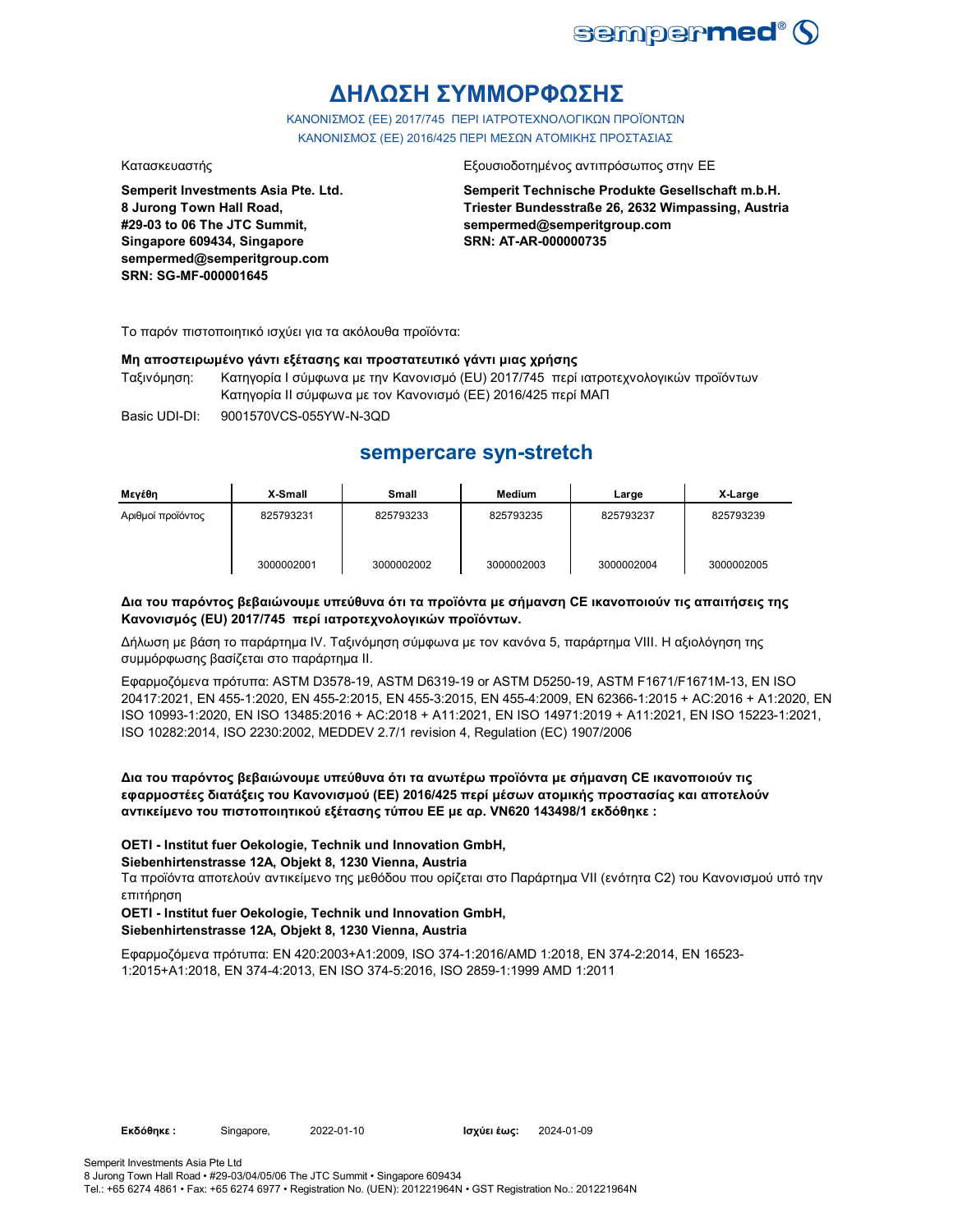

# **ДЕКЛАРАЦИЯ ЗА СЪВМЕСТИМОСТ НА**

РЕГЛАМЕНТ ЗА МЕДИЦИНСКИТЕ ПРОДУКТИ (EU) 2017/745 РЕГЛАМЕНТ (EU) 2016/425 ЗА ЛИЧНИТЕ ПРЕДПАЗНИ СРЕДСТВА

**Semperit Investments Asia Pte. Ltd. 8 Jurong Town Hall Road, #29-03 to 06 The JTC Summit, Singapore 609434, Singapore sempermed@semperitgroup.com SRN: SG-MF-000001645**

Производител Упълномощен представител в ЕС

**Semperit Technische Produkte Gesellschaft m.b.H. Triester Bundesstraße 26, 2632 Wimpassing, Austria sempermed@semperitgroup.com SRN: AT-AR-000000735**

Настоящият сертификат важи за следните продукти:

**Нестерилна ръкавица за преглед и предпазна ръкавици за еднократна употреба** Класификация: Клас I съгл. Регламент за медицинските продукти (EU) 2017/745

Категория III съгл. Регламент за ЛПС (EU) 2016/425

Basic UDI-DI: 9001570VCS-055YW-N-3QD

# **sempercare syn-stretch**

| Размери              | X-Small    | <b>Small</b> | <b>Medium</b> | Large      | X-Large    |
|----------------------|------------|--------------|---------------|------------|------------|
| Номера на артикулите | 825793231  | 825793233    | 825793235     | 825793237  | 825793239  |
|                      | 3000002001 | 3000002002   | 3000002003    | 3000002004 | 3000002005 |

### **С настоящето потвърждаваме при самостоятелна отговорност, че продуктите с маркировка СЕ съответстват на изисквания от Регламент за медицинските продукти (EU) 2017/745.**

Декларация въз основа на приложение IV. Класификация съгласно правило 5, приложение VIII. Оценката на съответствието се основава на приложение II.

Приложими норми: ASTM D3578-19, ASTM D6319-19 or ASTM D5250-19, ASTM F1671/F1671M-13, EN ISO 20417:2021, EN 455-1:2020, EN 455-2:2015, EN 455-3:2015, EN 455-4:2009, EN 62366-1:2015 + AC:2016 + A1:2020, EN ISO 10993- 1:2020, EN ISO 13485:2016 + AC:2018 + A11:2021, EN ISO 14971:2019 + A11:2021, EN ISO 15223-1:2021, ISO 10282:2014, ISO 2230:2002, MEDDEV 2.7/1 revision 4, Regulation (EC) 1907/2006

### **С настоящето потвърждаваме при самостоятелна отговорност, че горепосочените продукти с маркировка СЕ съответстват на съществените разпоредби на Регламент (EU) 2016/425 за личните предпазни средства и са предмет на сертификата на ЕС за изследване на типа Nr. VN620 143498/1 издадено чрез:**

**OETI - Institut fuer Oekologie, Technik und Innovation GmbH, Siebenhirtenstrasse 12A, Objekt 8, 1230 Vienna, Austria**

Продуктите са предмет на процедурата съгл. Анекс VII (Модул С2) от Регламента под надзора на **OETI - Institut fuer Oekologie, Technik und Innovation GmbH,** 

### **Siebenhirtenstrasse 12A, Objekt 8, 1230 Vienna, Austria**

Приложими норми: EN 420:2003+A1:2009, ISO 374-1:2016/AMD 1:2018, EN 374-2:2014, EN 16523-1:2015+A1:2018, EN 374-4:2013, EN ISO 374-5:2016, ISO 2859-1:1999 AMD 1:2011

**Издадено на:** Singapore, **Важи до:**

2024-01-09